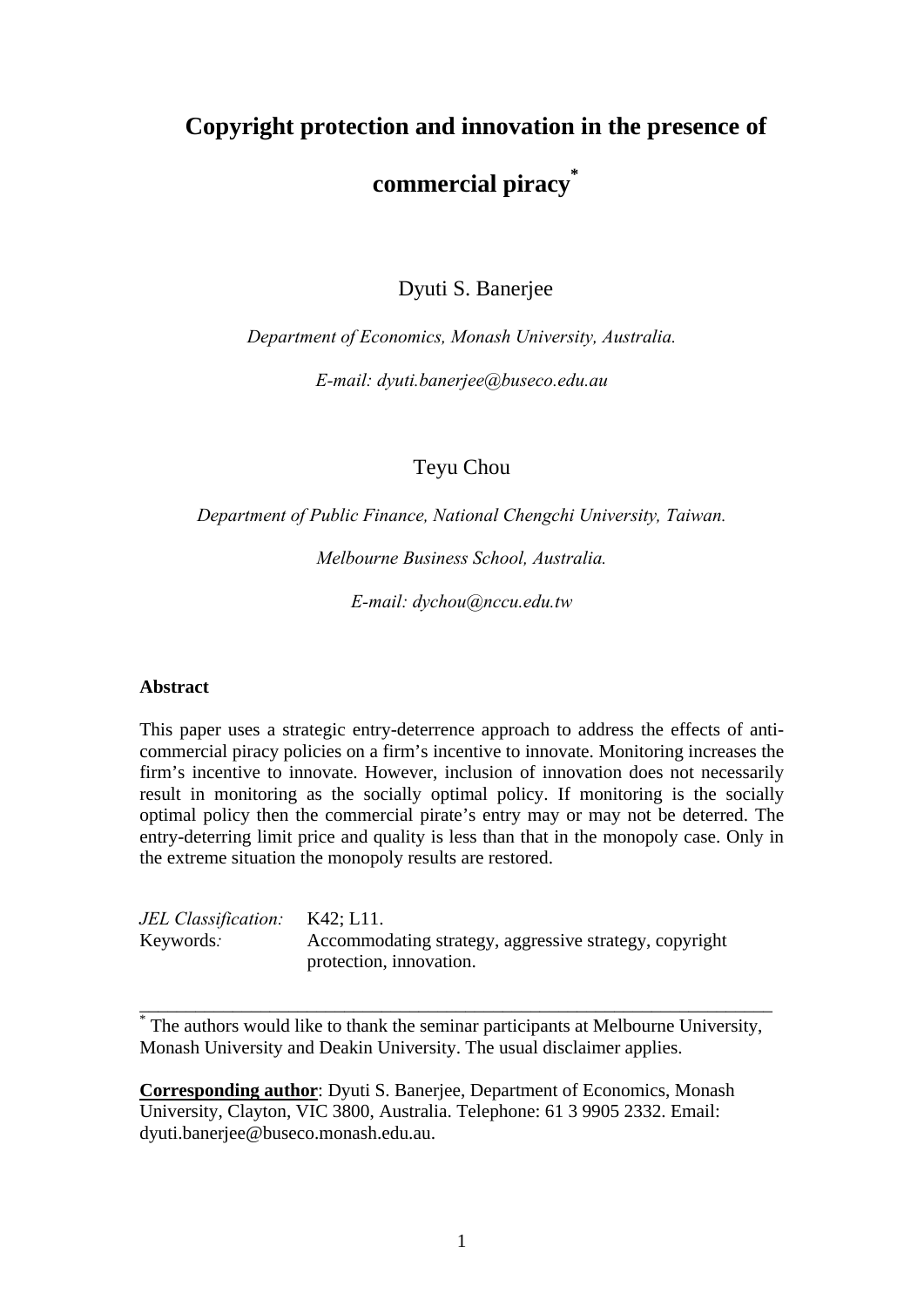## **1. INTRODUCTION**

Commercial piracy has emerged as one of the leading global challenges faced by software businesses, entertainment industry, law enforcement agencies, and international trade partners.<sup>1</sup> This issue assumes importance not only because of the high magnitude of the immediate loss in retail sale but also of its possible detrimental effects on the incentive to innovate.<sup>2</sup> As a consequence, the government is often called upon to perform the duty of strengthening and enforcing copyright. The US Trade Representative in its recent 2004 Special 301 Report, a trade sanction tailored for intellectual property trade concerns, posited that "ineffective enforcement of intellectual property rights, commercial piracy - in particular the growing problem of pirate production of optical media such as CDs, DVDs and CD-ROMs,…continue to be a global threat." The threat is so real as to force the Bush Administration to launch an inter-agency initiative called the *Strategy Targeting Organized Piracy* (STOP) in October 2004.

An accurate assessment of the efficacy of copyright protection must take into consideration the benefits from developing new products as well as the costs associated with administering copyright protection. The general literature on commercial and end-user piracy predominantly focuses on pricing strategies, antipiracy policies and their impact on piracy, but avoids the issue of innovation and treats it as a sunk cost.<sup>3</sup> In this paper we study the intertwined strategic interaction

<u>.</u>

<sup>&</sup>lt;sup>1</sup> Commercial piracy refers to a situation where a firm/s illegally reproduces and sells copies of legitimate products thereby competing with the original producer.

 $2$  The Business Software Alliance (BSA) in their 2005 Piracy Study claims US\$34 billion in worldwide losses. BSA further projects that in the next five years almost US\$200 billion worth of software will be pirated globally. In terms of the reduced incentive to innovate, BSA believes that "local software industries crippled from competition with high-quality pirated software" and International Federation of the Phonographic Industry (IFPI) in its 2005 Commercial Piracy Reports argues, "The illegal music trade is destroying creativity and innovation, eliminating jobs and livelihoods and bankrolling organised crime."

 $3\text{ See B}$ anerjee (2003, 2006a, 2006b) for the existing literature on commercial piracy. Alternate to commercial piracy is end-user piracy where copying is for personal consumption rather than for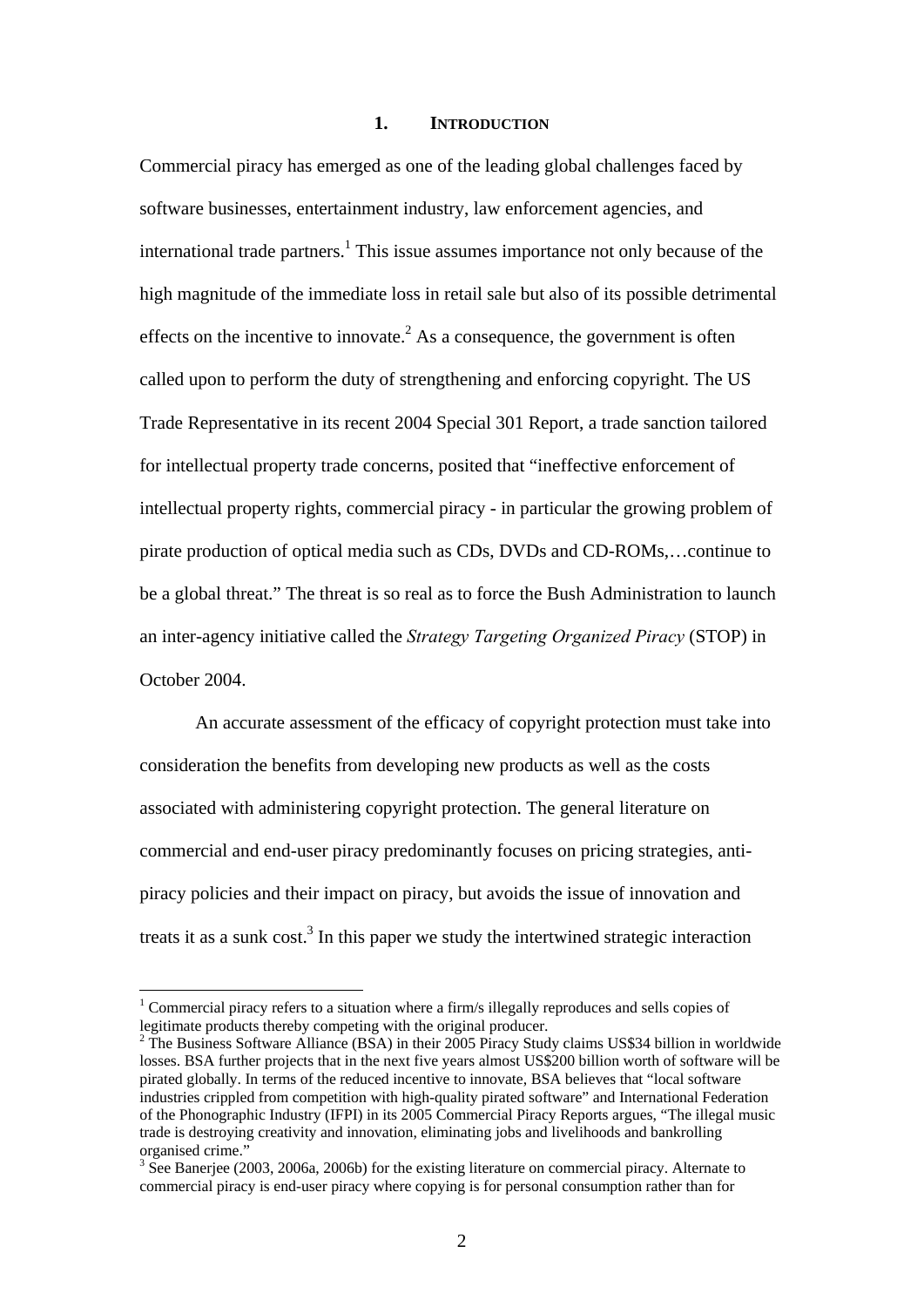among the copyright enforcing government, the innovating and price-setting monopolist, a potential entrant (hereafter, referred to as the pirate) who practices commercial piracy, and a set of taste-heterogeneous consumers. The purpose of our paper is two-fold. First, we analyze the effects of increased copyright protection on the social welfare loss due to underproduction in the shadow of commercial piracy. In other words, we study the impact of this form of piracy on the incentive to innovate or to create. Second, we investigate whether the socially optimal copyright protection policy results in piracy or in its deterrence as the subgame perfect equilibrium in a full-scale strategic entry-deterrence framework. 4

In our model the government chooses its copyright protection policy in the form of monitoring, which is costly, and punishing the commercial pirate. The monopolist observes the government's policy and chooses a price and the quality of its product. The monopolist incurs a cost to develop the product. His price and quality strategy either allows (hereafter, referred to as the *accommodating strategy*) or deters (hereafter, referred to as the *aggressive strategy*) the pirate's entry. The pirate after observing the government's policy and the monopolist's strategy makes its entry

commercial purposes. Chen and Png (1999) show that pricing rather than monitoring is a better strategy for a firm in dealing with piracy by end-users. Cheng, Sims, and Teegen (1997) and Noyelle (1990) mention that the high price of software products is the dominant reason for piracy. Harbough and Khemka (2000) compare targeted enforcement to extensive enforcement and show that the latter is better than the former. Shy and Thisse (1999) show that in the presence of network externalities nonprotection against piracy is an equilibrium. Takeyama (1994), Conner and Rumelt (1991), and Nascimento and Vanhonacker (1988) also discuss the role of network externalities on the marketing of software. In the context of digital music, Duchene and Waelbroeck (2007) focus on the welfare effects of increased copyright protection on alternative distribution technologies but do not address the issue of incentive to innovate. Stronger copyright protection increases the profits of firms practicing the conventional sales and marketing of physical products (dubbed as "information-push" technology). On the contrary, stronger copyright protection lowers the profits of firms who adopt the information-pull technology by which consumers search and sample music through the p2p network and decides whether to purchase a quality-enhanced original. In this case consumers respond to a more hostile downloading environment by tuning down searching and sampling effort which in turn reduces sales of the originals and social welfare.

<sup>&</sup>lt;sup>4</sup> This model encompasses the basic elements emphasized by Landes and Posner (1989: page 326). Furthermore, the social welfare maximizing equilibrium strategy is fully characterized in our model while previous papers have mostly performed comparative statics.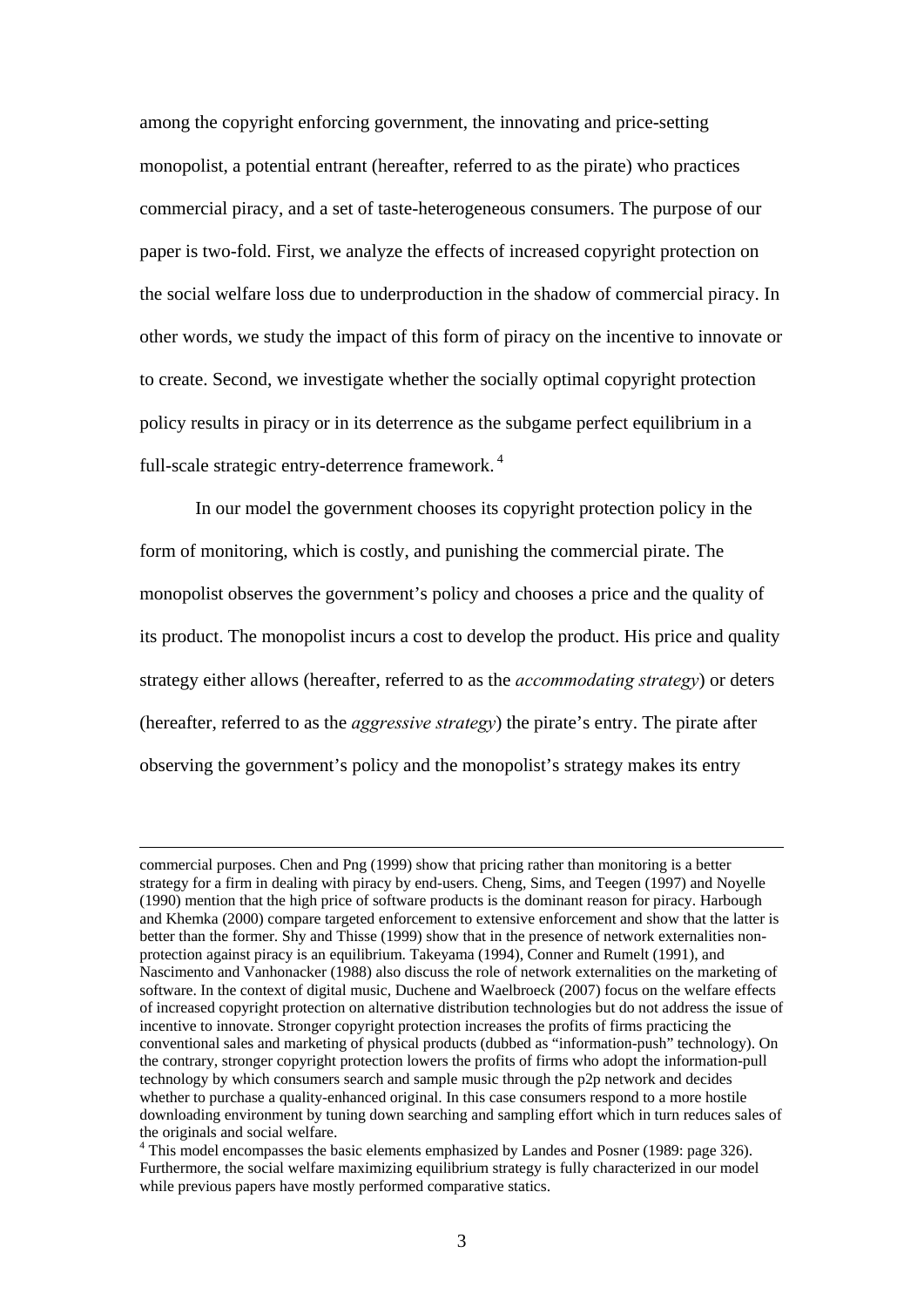decision. The social welfare maximizing copyright protection policy endogenously determines whether piracy exists in equilibrium or not.

Novos and Waldman (1984) and Bae and Choi (2006) address the issue of incentive to innovate in the presence of end-user piracy. Novos and Waldman (1984) only considers the price-quality combination that allows copying and show that a sufficient condition is needed to sustain the common claim that increases in copyright protection decreases the social welfare loss due to underproduction. 5 Bae and Choi (2006) discern the effects of increased copyright protection into two distinctive costs: a constant across-the-board reproduction cost and a degradation cost which is proportional to consumers' heterogeneous valuation. They consider copy-deterring limit pricing and copying regimes and show that the presence of piracy lowers product quality. In the copying regime increased copyright protection in the form of higher degradation cost unambiguously reduces social welfare.<sup>6</sup>

Qiu (2006) considers the impact of legal and copyright protection policies on software development. He shows in the context of end-user piracy that if copyright protection is weak then only "customized software" will be developed. Alternatively, in the presence of strong copyright protection both "customized" and "packaged" software will be developed.

However, in the above mentioned literature, enforcement is assumed to be costless and hence is not accounted in the social welfare. Further, copyright protection policy is not determined endogenously and hence, the subgame perfect regime whether to allow or deter copying cannot be identified. So the qualification of their

<sup>&</sup>lt;sup>5</sup> That is, the copying cost is distributed along a non-decreasing density function. See Novos and Waldman (1984), Proposition 2.

<sup>&</sup>lt;sup>6</sup> The conclusions in the long-run analysis are more relevant to the issue of incentive to innovate. See Bae and Choi (2006), Proposition 7.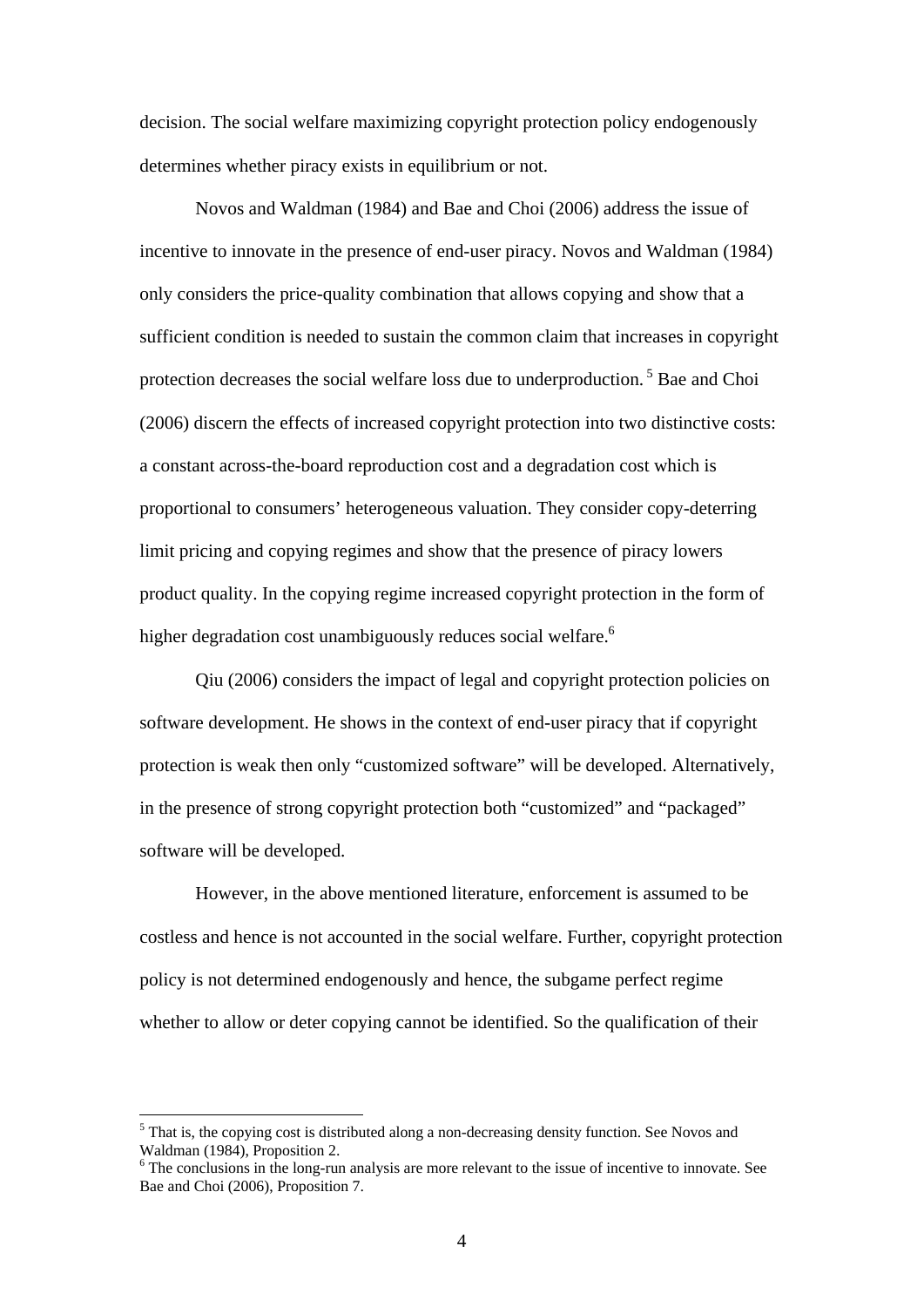policy implications may be less conclusive. Our paper seeks to overcome these shortcomings.

The main results of our paper are as follows. Increased copyright protection via increased government monitoring effort unambiguously improves the incentive to innovate in the equilibrium *accommodating-* and *aggressive-strategies*. The next set of results concerns the equilibrium monitoring strategy and the consequent market structures. One, it is possible that even the inclusion of the cost of innovation may not result in monitoring by the government as the socially optimal policy. Two, monitoring may be the socially optimal policy but it may not be sufficient to prevent the pirate's entry. This occurs when the accommodating strategy is the subgame perfect equilibrium. Three, monitoring may be the socially optimal outcome and piracy is deterred when the aggressive strategy is the subgame perfect equilibrium.

These results follow from the ambiguity of the properties of the social welfare function with respect to the monitoring rate for the equilibrium *accommodating* and *aggressive* strategies. The ambiguity is due to the following reason. An increase in the monitoring rate increases the product quality which in turn raises the consumer surplus. However, an increase in the monitoring rate also raises the price which in turn reduces the consumer surplus. Thus an increase in the monitoring rate have two opposing effects on the consumer surplus and therefore, on the social welfare function.

Banerjee (2006a, 2006 b) addresses the issue of commercial piracy but not its effect on the incentive to innovate. He shows that no copyright protection is the unique social optimal solution. However, an external factor like special interest lobbying by the monopolist may result in monitoring as the socially optimal outcome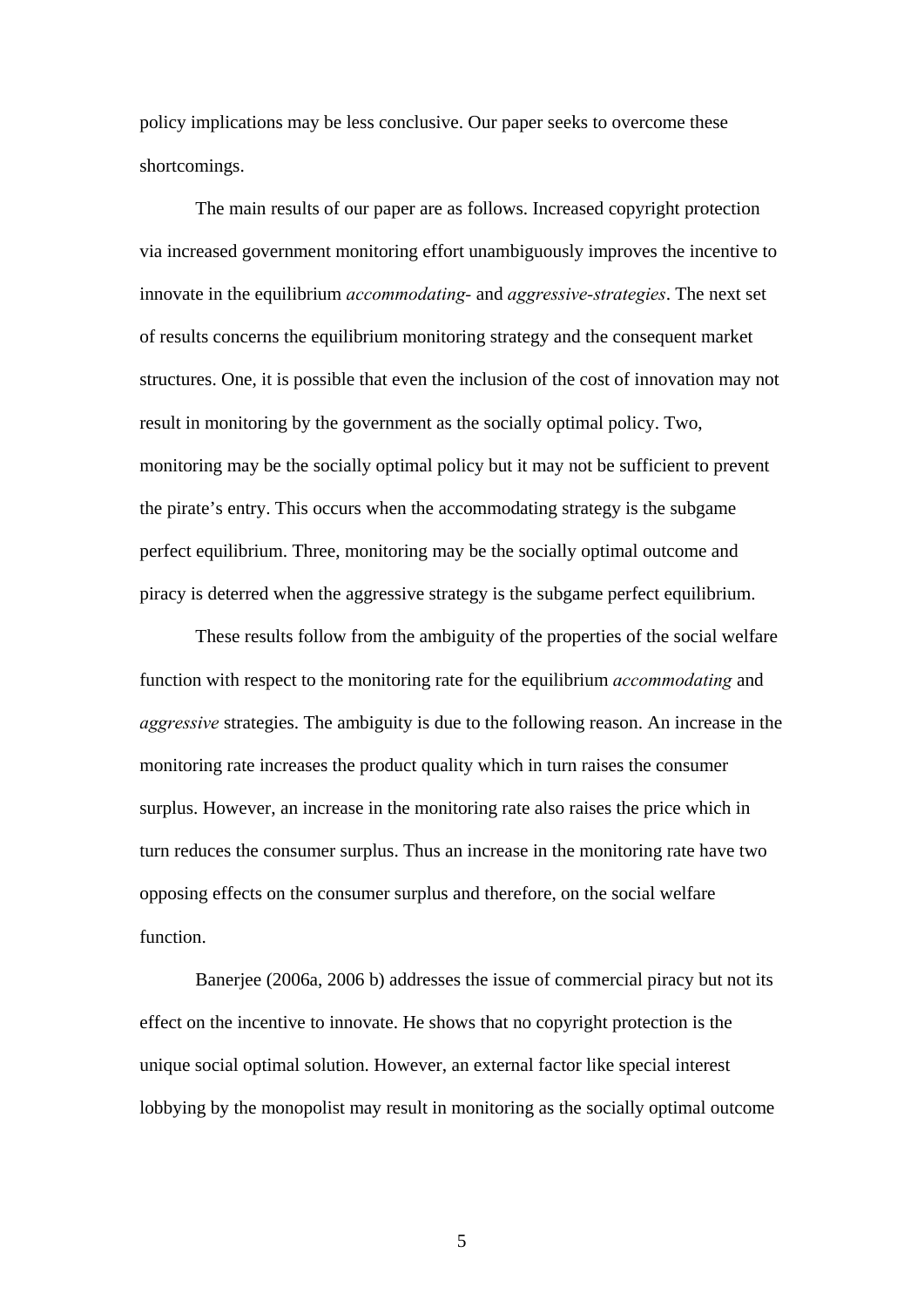but prevention of piracy is not guaranteed.<sup>7</sup> Our paper demonstrates that when the phase of innovation is incorporated, monitoring may emerge as the equilibrium outcome without any external factors like lobbying. However, piracy may or may not be deterred in equilibrium.

This paper is arranged as follows. In sections 2 and 3 we discuss the model and analyze the equilibrium accommodating and aggressive strategies. Sections 4 and 5 contain the government's optimal social welfare policy and some discussions about the penalty. In section 6 we provide the concluding remarks.

## **2. THE MODEL**

We consider four types of agents: the consumers, the monopolist, a pirate who illegally reproduces and sells licensed software, and the government which is responsible for monitoring and penalizing the pirate. We begin our analysis by describing the monopoly situation in the absence of piracy.

There is a continuum of consumers indexed by  $\theta$ ,  $\theta \in [0,1]$ .  $\theta$  is assumed to follow a uniform distribution. We assume there is no resale market for used software. Each consumer is assumed to purchase only one unit of the software. The utility of a type  $\theta$  consumer is,

$$
U(\theta) = \begin{cases} \theta Q - p_m & \text{if the consumer buys the software,} \\ 0 & \text{if the consumer does not buy.} \end{cases}
$$
 (1)

 $\theta$  is the consumer's valuation of the software,  $\theta$  is the quality of the software, and  $p_m$  is the price of one unit of the software charged by the monopolist. Thus, in the model, consumers differ from one another on the basis of their valuation of the software.

 $<sup>7</sup>$  In Banerjee (2006a) the government is solely responsible for monitoring and penalizing the pirate. In</sup> Banerjee (2006b) the monopolist is responsible for monitoring and bears the monitoring cost, and the government sets the penalty.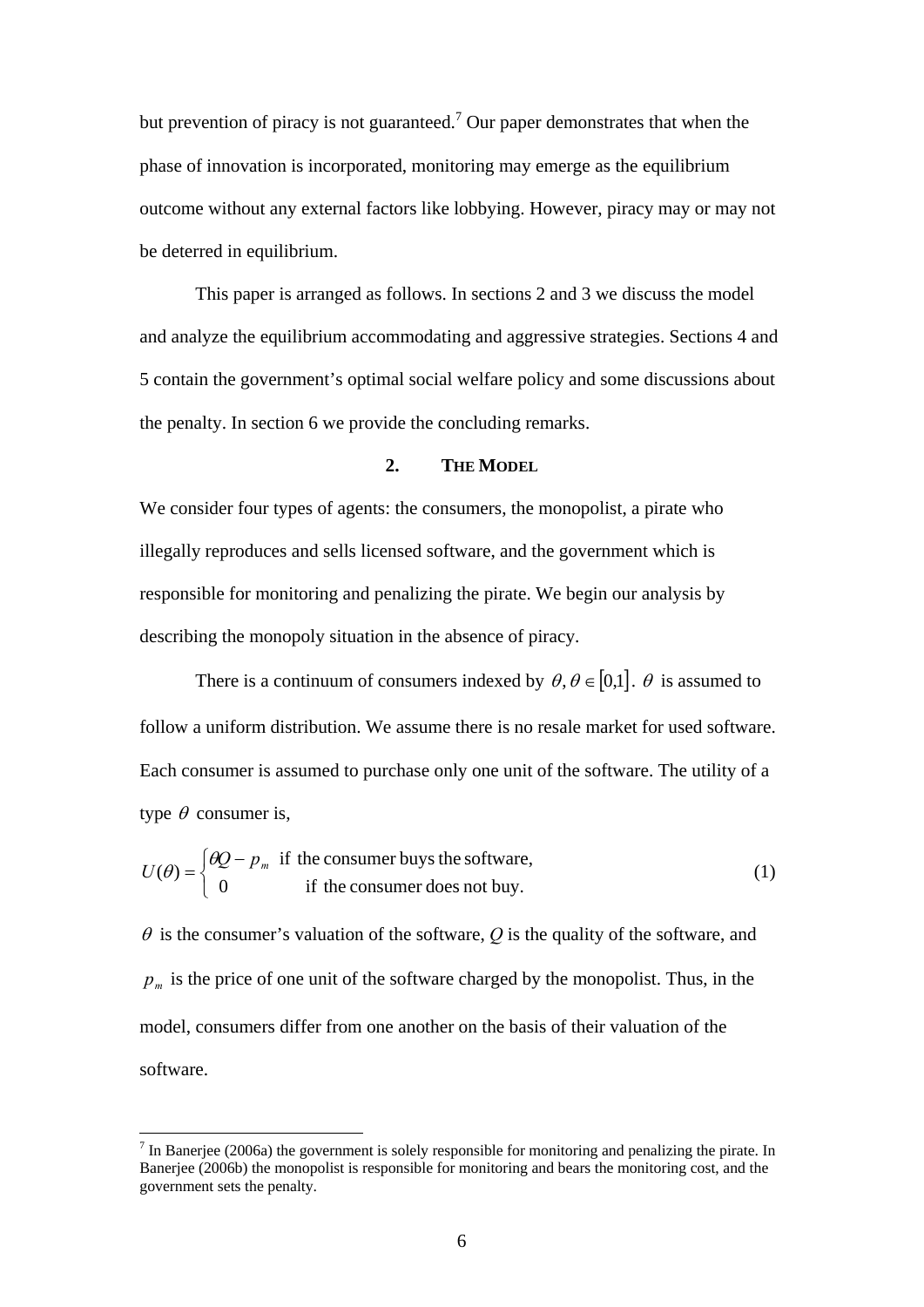$\theta_m$  is the marginal consumer who is indifferent between buying and not buying:

$$
U(\theta_m) = Q\theta_m - p_m = 0 \Longrightarrow \theta_m = \frac{p_m}{Q}.
$$
\n(2)

In the absence of piracy, the monopolist faces the demand function,

$$
D_m(p_m) = \int_{\theta_m}^1 d\theta = 1 - \frac{p_m}{Q} \,. \tag{3}
$$

Let  $F(Q)$  be the fixed cost of developing a software of quality  $Q$ .<sup>8</sup> We assume  $F'(Q) > 0$  and  $F''(Q) > 0$  for  $Q > 0$ , and  $F'(Q) = 0$  for  $Q = 0$ . The cost of replicating the software after it has been developed is assumed to be zero. So the monopolist's profit is;  $\pi_m = p_m D_m - F(Q)$ . The monopolist chooses a price and quality that maximizes its profit. The equilibrium monopoly results are,

$$
F'(Q^*) = \frac{1}{4}, \ p_m^* = \frac{Q^*}{2}, \text{ and } \pi_m^* = \frac{Q^*}{4} - F(Q^*).
$$
 (4)

 Now, suppose that a commercial pirate exists in the market. The game played between the government, the monopolist, the pirate, and the consumers is specified in extensive form as follows.

*Stage 1*: The government chooses a monitoring rate  $\alpha$  and a penalty *G*.

*Stage 2*: The monopolist chooses a price  $p_m$  and quality *Q*.

**Stage 3:** The pirate observes the monopolist's strategy, and decides to enter or not. If it enters then it chooses a price  $p_c$ .

*Stage 4*: The consumers make their purchase decision.

<u>.</u>

 Let us discuss the behavior of each of the agents in the model. The government only works through the supply side in controlling piracy. Users do not

 $8 \text{ In the copyright literature, it is also called the "cost of expression" which does not depend on the$ amount of goods produced. See Landes and Posner (1989).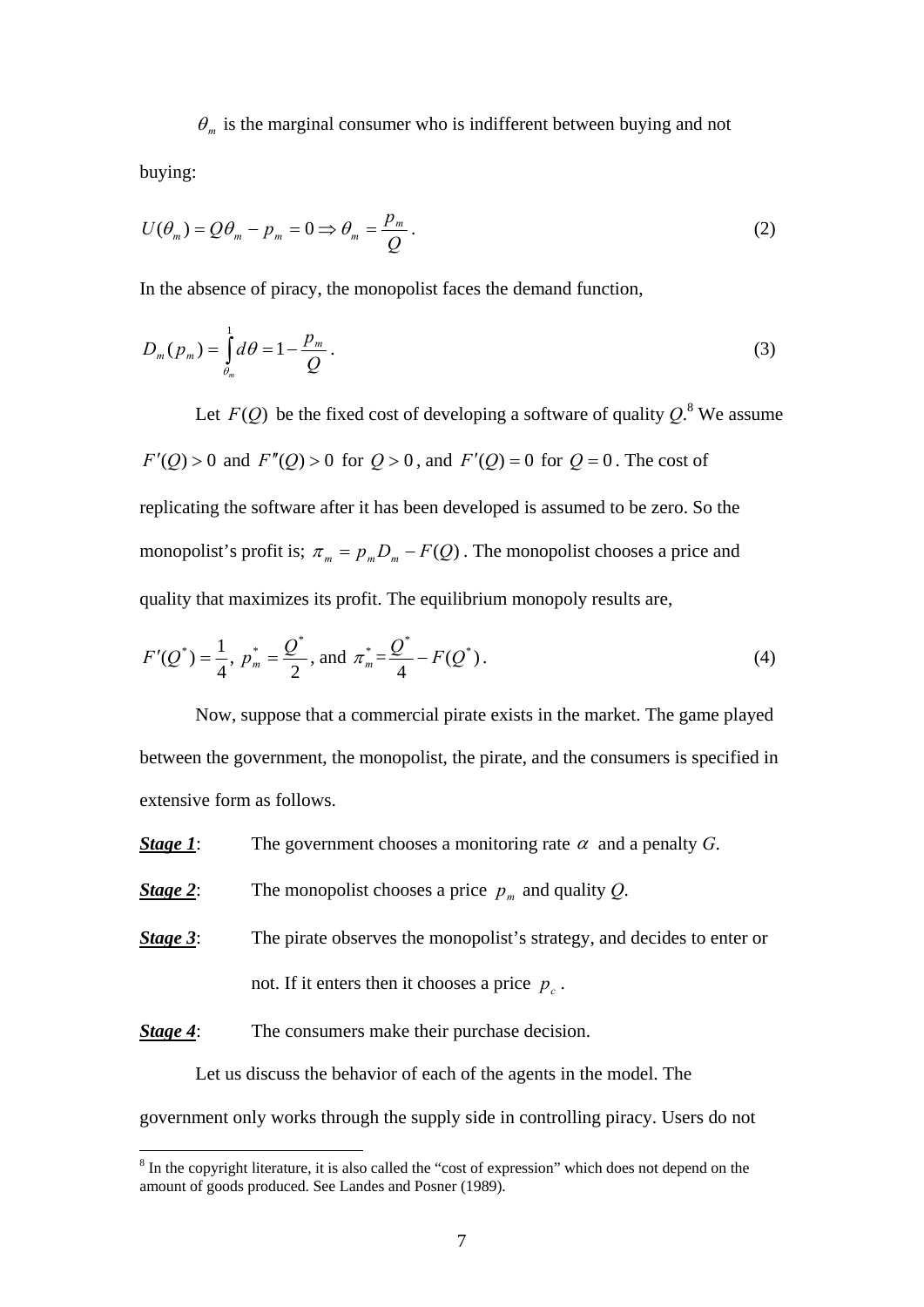face the risk of prosecution from the use of pirated software. The government is responsible for monitoring and penalizing the pirate. Let  $\alpha$  and  $G$  be the monitoring rate and the penalty. The pirate pays the penalty *G* to the government if his illegal operation is detected. Let  $c(\alpha)$  be the cost of monitoring. We assume

$$
c(0) = 0, c'(\alpha) > 0, c'(0) = 0, c''(\alpha) > 0.
$$

1

The government chooses  $\alpha$  and  $G$  to maximize domestic social-welfare subject to a balanced budget constraint.<sup>9</sup> This assumption allows us to treat the monitoring rate as the government's sole choice variable and the penalty is determined following the balanced budget rule. In Section 5 we relax the balanced assumption and discuss its implications. Let *R* be the net expected revenue of the government from its anti-piracy policy.

$$
R = \alpha G - c(\alpha). \tag{5}
$$

The balanced budget constraint means  $R = 0$ . This implies that the penalty equals the average cost of monitoring:

$$
G = \frac{c(\alpha)}{\alpha}, \text{ for } \alpha > 0.
$$
 (6)

In the absence of monitoring, the penalty is irrelevant. So we assume  $G = 0$  if  $\alpha = 0$ . *G* is an increasing function of  $\alpha$ . By assumption, the marginal cost of monitoring increases with monitoring. So the average cost of monitoring also increases with monitoring.

The pirated software is assumed to be an inferior substitute of the original software.<sup>10</sup> Let *qQ* be the quality of the pirated software,  $q \in (0,1)$ , q is given

 $9^9$  Banerjee (2003, 2006a) also assumes the balanced budget rule. Banerjee (2006a) discuss in detail the implications of relaxing this assumption. Qiu (2006) also assumes that the government is responsible for collecting the penalty which is given exogenously because he does not consider costly monitoring.  $10$  Baneriee (2006a) mention that the inferior quality of the illegal software can be viewed as the present

discounted value of future updates that are available at a lower price and only come with the purchase of the legitimate software. The qualitative difference is intended to capture these aspects and is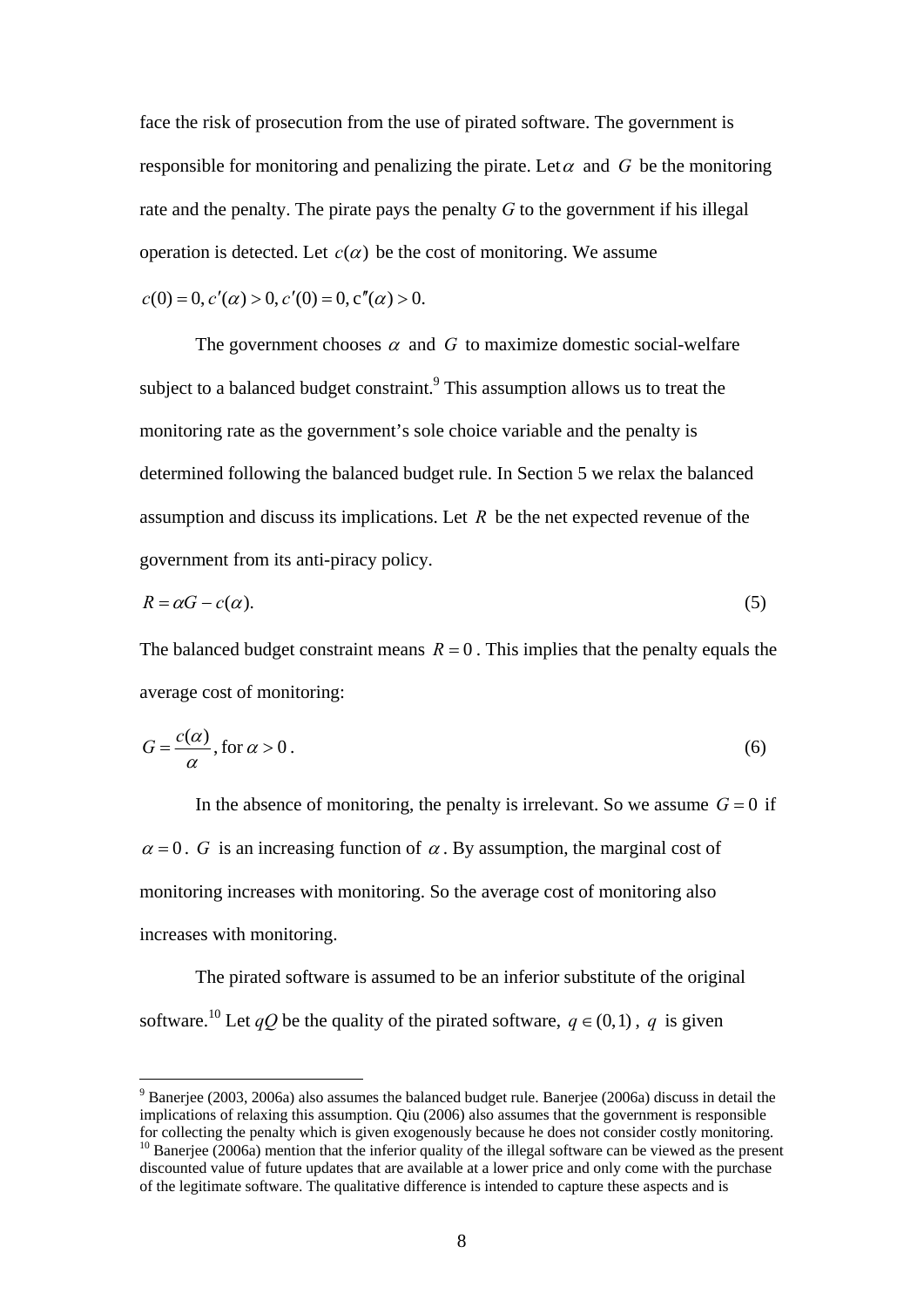exogenously and is common knowledge.<sup>11</sup> The qualitative difference between the original and the pirated software arises because the support benefits and the full warranty that are included with the purchase of the original software do not come with the purchase of the pirated software. We also assume that the pirate's marginal cost of duplicating is zero.

Following Banerjee (2006a, 2006b), the behavior of a type- $\theta$  consumer is as follows. One, he only buys the original software. Two, he buys the pirated software if it is available, which occurs with probability  $(1-\alpha)$ , otherwise he buys the original software. Three, he only buys the pirated software subject to its availability. Four, he buys nothing. So the utility of a type- $\theta$  consumer is,

$$
U(\theta) = \begin{cases} \n\theta Q - p_m, & \text{if the user buys the original software,} \\ \n\alpha(\theta Q - p_m) + (1 - \alpha)(q\theta Q - p_c), & \text{if the user buys the original or the pirated software,} \\ \n(1 - \alpha)(q\theta Q - p_c), & \text{if the user buys the pirated software or nothing,} \\ \n0, & \text{if the consumer buys nothing.} \n\end{cases}
$$

(7)

 $q\theta Q$  is the consumer's effective valuation of the pirated software.

There are three marginal consumers,  $\theta_1$ ,  $\theta_2$ , and,  $\theta_3$ .  $\theta_1$  is the marginal consumer who is indifferent between only buying the original software and buying the original software only if the pirated one is not available.  $\theta_2$  is the marginal consumer who is indifferent between buying the original software if the pirated one is not available and only buying the pirated software subject to its availability.  $\theta_3$  is the marginal consumer who is indifferent between buying the pirated software subject to its availability and not buying. Hence

assumed to be common knowledge, which allows the monopolist to interact strategically with the pirate. Banerjee (2003), Besen and Kirby (1989), Takeyama (1994) also assume that originals and copies are imperfect substitutes.

 $11$  We set this bound to ensure that the profits are not indeterminate.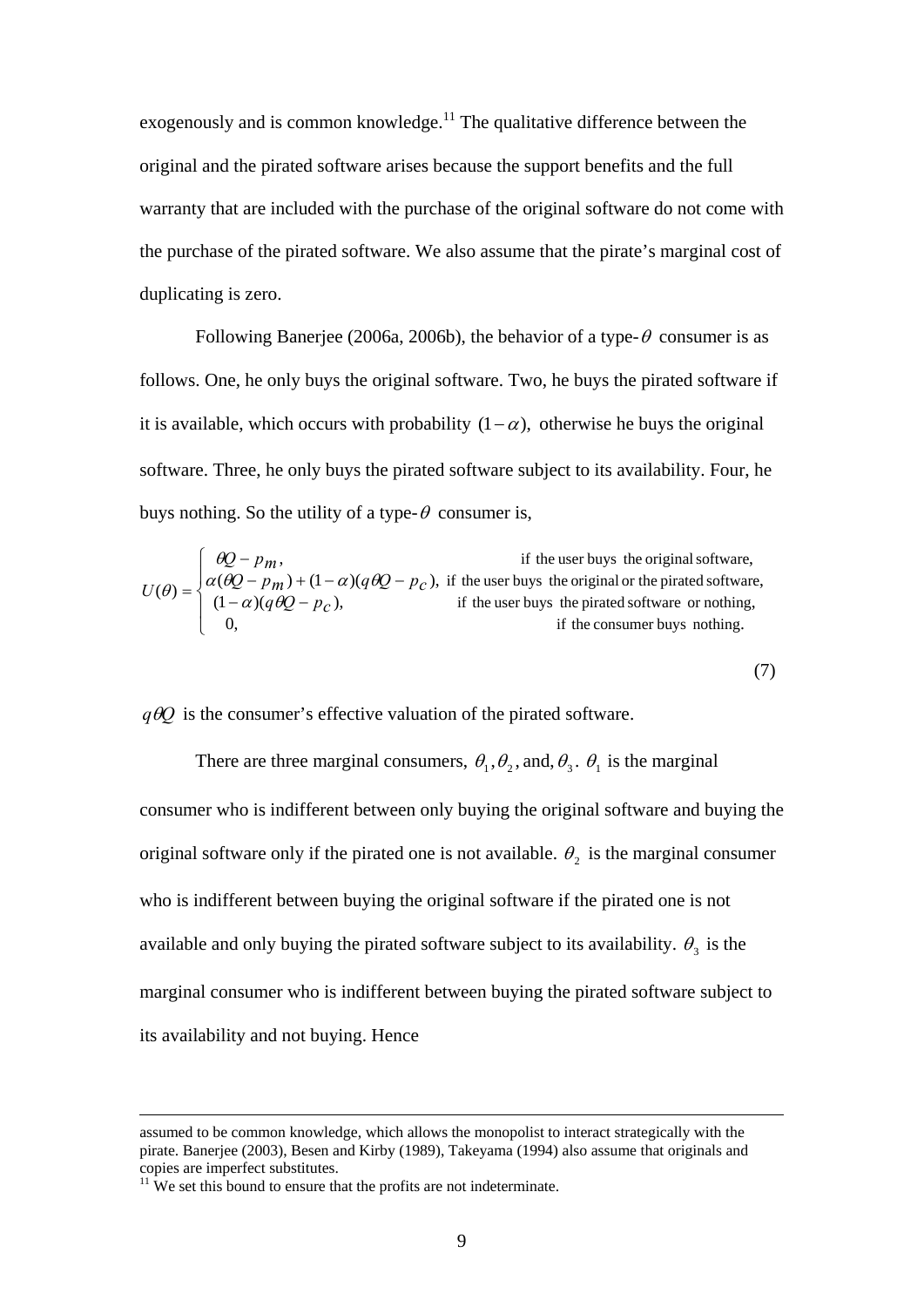$$
\theta_1 Q - p_m = (1 - \alpha)(q \theta_1 Q - p_c) + \alpha(\theta_1 Q - p_m) \Rightarrow \theta_1 = \frac{p_m - p_c}{(1 - q)Q},
$$
  
\n
$$
(1 - \alpha)(q \theta_2 Q - p_c) + \alpha(\theta_2 Q - p_m) = (1 - \alpha)(q \theta_2 Q - p_c) \Rightarrow \theta_2 = \frac{p_m}{Q},
$$
  
\n
$$
(1 - \alpha)(q \theta_3 Q - p_c) = 0 \Rightarrow \theta_3 = \frac{p_c}{qQ}.
$$
\n(8)

We assume that  $1 > \theta_1$  and  $\theta_2 > \theta_3$ . The condition,  $1 > \theta_1$ , which means that some consumers buy the original product, implies  $p_m < p_c + (1 - q)Q$ . The conditions  $\theta_1 > \theta_2$  and  $\theta_2 > \theta_3$ , which imply that  $p_c < qp_m$ , means that some consumers buy the pirated good. If  $\theta_2 > \theta_3$  then  $\theta_1 > \theta_2$  also holds. So the assumption that  $1 > \theta_1$  and  $\theta_2 > \theta_3$  becomes  $1 > \theta_1 > \theta_2 > \theta_3$ .<sup>12</sup>

 The demand faced by the monopolist consists of users who buy the original software and those who only buy the original software if the pirated one is not available, which occurs with probability  $\alpha$ . This characterizes the demand for the original software when the pirate enters the market. If the pirate does not enter, then both groups buy the original software. There is a demand for the pirated software only if the pirate enters the market and is not detected, which occurs with probability  $(1-\alpha)$ . The monopolist's and pirate's demand functions are,

$$
D_m(p_m, p_c, Q, \alpha) = \begin{cases} (1 - \theta_1) + \alpha(\theta_1 - \theta_2) = 1 - \frac{p_m - p_c}{(1 - q)Q} + \alpha \frac{qp_m - p_c}{(1 - q)Q}, \text{ the private enters,} \\ 1 - \theta_2 = 1 - \frac{p_m}{Q}, & \text{if the private does not enter.} \end{cases}
$$
  

$$
D_c(p_m, p_c, Q, \alpha) = \begin{cases} (1 - \alpha)(\theta_1 - \theta_3) = \frac{(1 - \alpha)(qp_m - p_c)}{q(1 - q)Q}, \text{if the private enters,} \\ 0, & \text{if the private does not enter.} \end{cases}
$$
 (9)

<sup>12</sup> The condition  $p_c < qp_m$  can be rewritten as  $\frac{pc}{q} < p_m$  $\frac{p_c}{p_m}$  <  $p_m$  where *q*  $\frac{p_c}{r}$  is the effective price of pirated software. So the assumption  $p_c < qp_m$  means that the price of the legitimate software exceeds the effective price of the pirated product.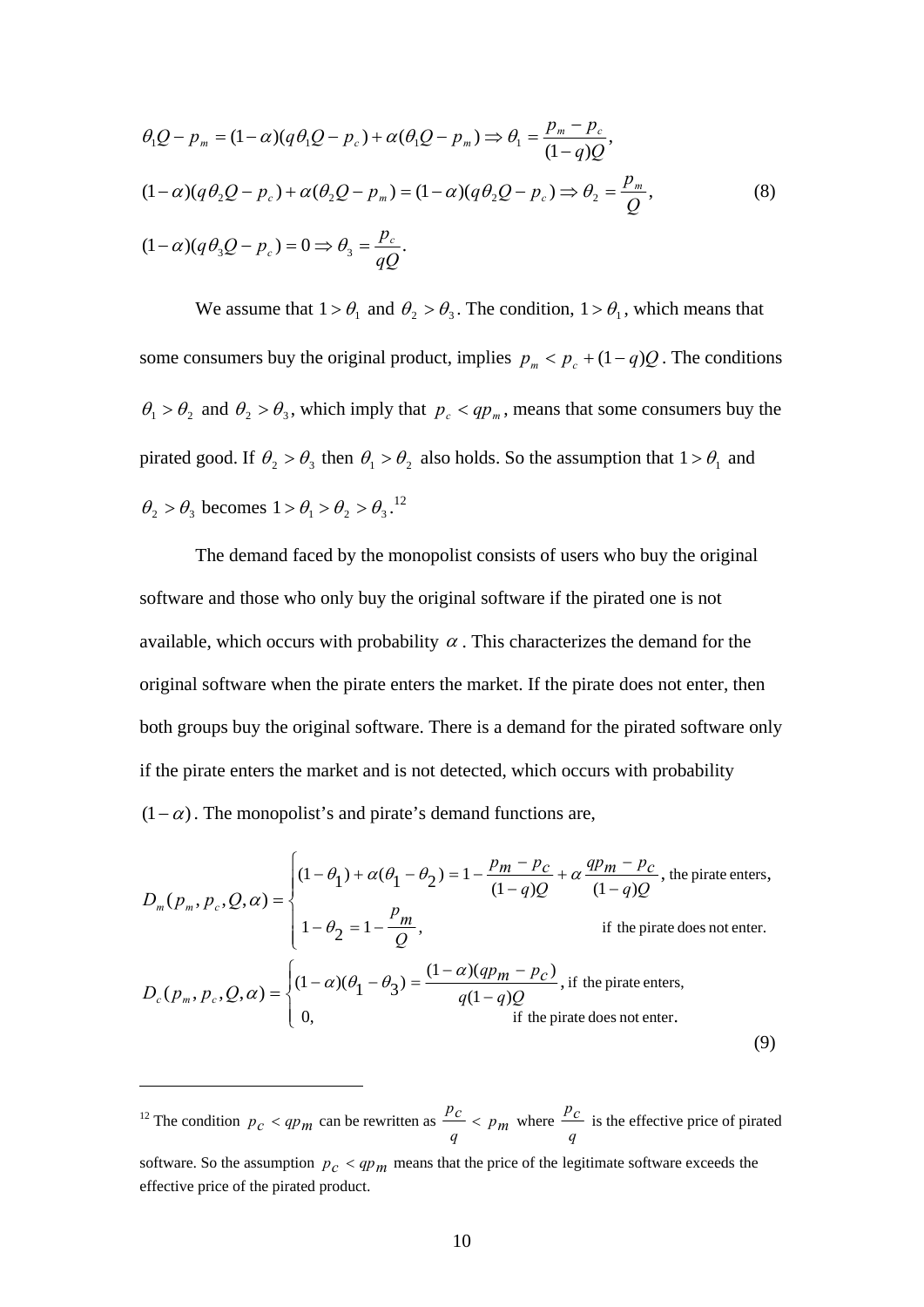We assume that the market for software is quite large and is not fully covered, i.e.,

$$
D_m(p_m, p_c, \alpha) + D_c(p_m, p_c, \alpha) < 1
$$
. The consumer surplus is

$$
CS = \begin{cases} \int_{\theta_1}^{1} (\theta Q - p_m) d\theta + \alpha \int_{\theta_2}^{\theta_1} (\theta Q - p_m) d\theta + (1 - \alpha) \int_{\theta_3}^{\theta_1} (q \theta Q - p_c) d\theta, & \text{if the private enters,} \\ \int_{\theta_2}^{1} (\theta Q - p_m) d\theta, & \text{if the private does not enter.} \end{cases}
$$
(10)

A firm remains in the market only if it is making positive profit. The monopolist's and pirate's profits are,

$$
\pi_m(p_m, p_c, Q, \alpha) = \begin{cases}\np_m - \frac{p_m^2 - p_m p_c}{(1 - q)Q} + \frac{\alpha (q p_m^2 - p_m p_c)}{(1 - q)Q} - F(Q), & \text{if the private enters,} \\
p_m (1 - \frac{p_m}{Q}) - F(Q), & \text{if the private does not enter.} \\
\pi_c(p_m, p_c, Q, \alpha) = \begin{cases}\n\frac{(1 - \alpha)(q p_m p_c - p_c^2)}{q(1 - q)Q} - \alpha G, & \text{if the private enters,} \\
0 & \text{if the private does not enter.} \\
0 & \text{if the private does not enter.}\n\end{cases}
$$

The monopolist chooses either an *accommodating* (*ac*) strategy or an *aggressive* (*ag*) strategy. In the case of the *ac-strategy* the monopolist behaves as a leader and chooses a combination of price and quality that maximizes profit assuming that the pirate may enter the market. So the *ac-strategy* plays no role in eliminating the possibility of the pirate's entry. It is only the monitoring rate that can prevent the pirate's entry. The *ag-strategy* is a limit price strategy such that it is not profitable for the pirate to enter the market. In this case, the monopolist plays a strategic role by eliminating the possibility of a pirate's entry.

Social-welfare (*SW*) is the sum of the monopolist's and pirate's profits, the consumer surplus and the government's net revenue, that is,

$$
SW = \pi_m + (1 - \alpha)p_c D_c - \alpha G + CS + \alpha G - c(\alpha) = \pi_m + (1 - \alpha)p_c D_c + CS - c(\alpha)
$$
  
=  $\pi_m + \pi_c + CS$ . (12a)

This is because  $c(\alpha) = \alpha G$ . So  $(1-\alpha)p_cD_c - c(\alpha) = (1-\alpha)p_cD_c - \alpha G = \pi_c$ . If the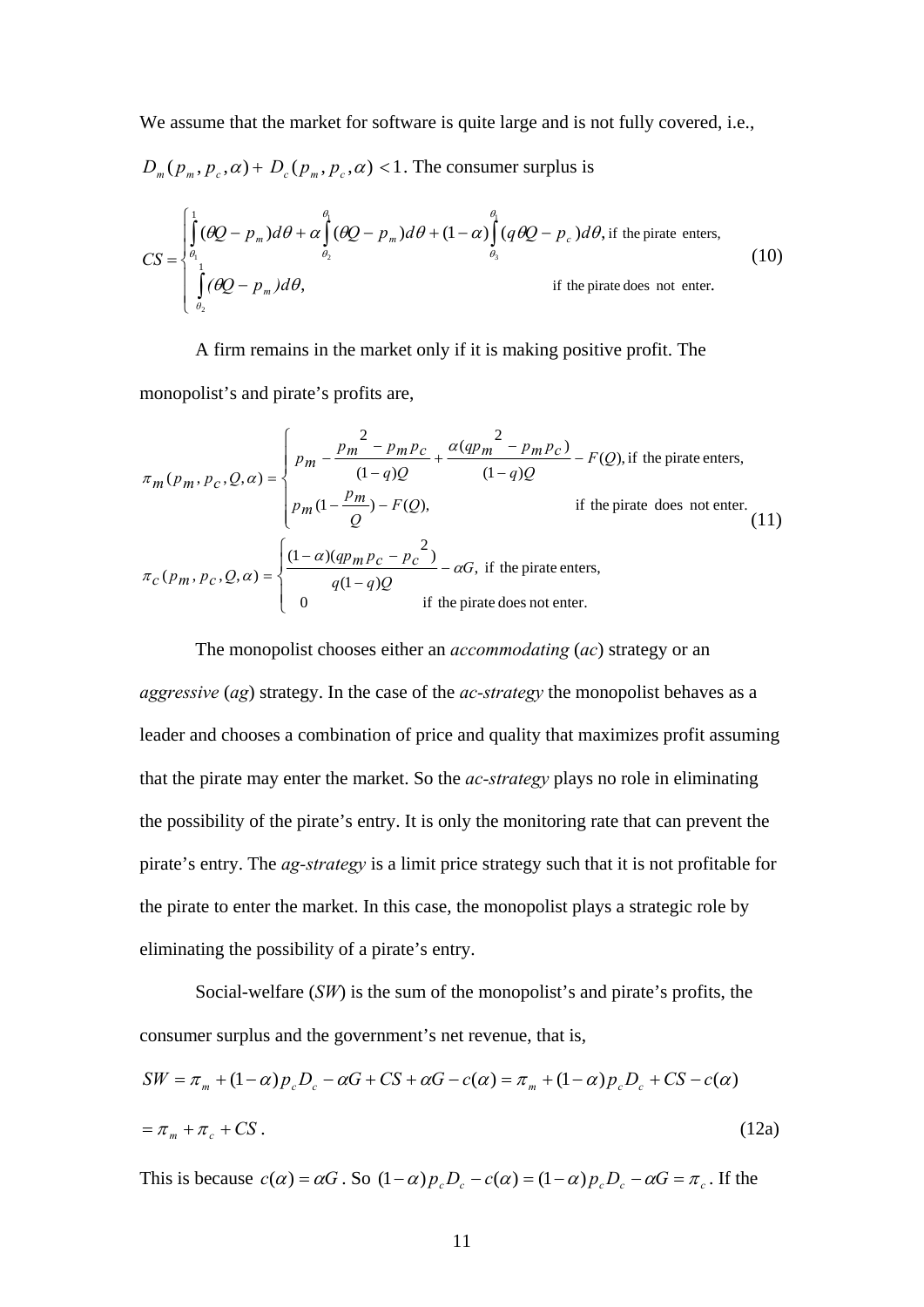pirate does not enter then the social-welfare function is

$$
SW = \pi_m + CS - c(\alpha) \tag{12b}
$$

We solve the equilibrium of the game by using the method of backward induction. In view of equation (11), the reaction function of the pirate is,

$$
p_c = \frac{qp_m}{2}.\tag{13}
$$

## **3. EQUILIBRIUM ACCOMMODATING AND AGGRESSIVE STRATEGIES**

In this section we discuss the equilibrium accommodating and aggressive strategies.

#### **3.1 EQUILIBRIUM ACCOMMODATING STRATEGY**

 In the *ac-subgame* the monopolist's price and the quality strategy allows the pirate's entry. If the government detects the pirate's illegal operations, which occurs with probability  $\alpha$ , he pays a penalty *G* to the government. Substituting the pirate's reaction function, (13) into the monopolist's profit function,

$$
\pi_m(p_m, p_c, Q, \alpha) = p_m - \frac{p_m^2 - p_m p_c}{(1 - q)Q} + \frac{\alpha (qp_m^2 - p_m p_c)}{(1 - q)Q} - F(Q)
$$
, and equating its

first derivatives with respect to  $p_m$  and Q to zero gives us the equilibrium *ac-strategy*. The results are summarized in Proposition 1.

**Proposition 1.** *(i) The monopolist's equilibrium ac-strategy is*   $q - \alpha q$  $p_m^{ac*}(\alpha) = \frac{(1-q)Q^{ac}}{2}$  $C_{m}^{ac^{*}}(\alpha) = \frac{(1-q)Q^{ac^{*}}}{2-q-\alpha q}$ 

*where*  $Q^{ac^*}$  *satisfies*  $F'(Q^{ac^*}) = \frac{1-q}{2(2-q-aq)}$  $q - \alpha q$  $F'(Q^{ac^*}) = \frac{1-q}{\sqrt{2}}$  $-q - \alpha$  $C(Q^{ac^*}) = \frac{1-q}{\sqrt{1-q}}$ . The monopolist's and pirate's

*equilibrium profits are,*  $\pi_m^{ac*}(\alpha) = \frac{(1-q)Q^{ac*}}{2(2-q-\alpha q)} - F(Q^{ac*})$  and

$$
\pi_c^{ac^*}(\alpha) = \frac{q(1-\alpha)(1-q)Q^{ac^*}}{4(2-q-\alpha q)^2} - \alpha G = \frac{q(1-\alpha)(1-q)Q^{ac^*}}{4(2-q-\alpha q)^2} - c(\alpha).
$$

*(ii) The pirate does not enter if*  $\alpha \leq \alpha \leq 1$ , where  $\alpha$  satisfies  $\pi_c^{ac*}(\alpha) = 0$ .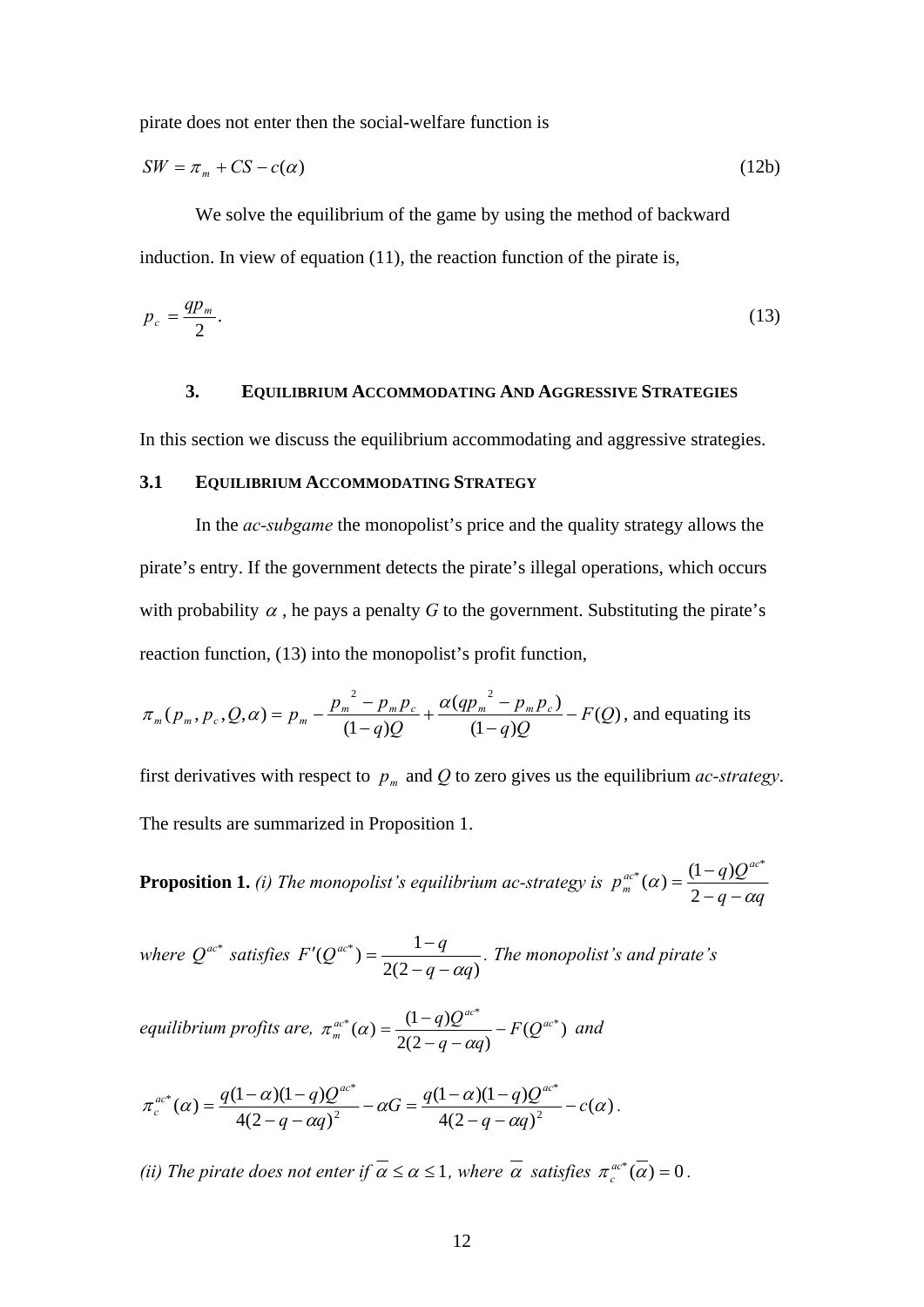*(iii) The monopolist's product quality, price and profit for the equilibrium ac-strategy are monotonically increasing in the monitoring rate. The equilibrium profit is convex in the monitoring rate in the interval,*  $\alpha \in [0,1]$ .

*(iv)* 
$$
Q^{ac^*}(\alpha) \leq Q^*
$$
,  $\pi_m^{ac^*}(\alpha) \leq \pi_m^*$ , and the monopoly outcome is restored at  $\alpha = 1$ .

 Proposition 1 implies that an increase in the monitoring rate increases the product quality which is lower than that in the monopoly case. Intuitively, an increase in the monitoring rate decreases the likelihood of the pirate's entry hence the results for the equilibrium accommodating strategy converges to the monopoly outcome.

 From part (ii) of Proposition 1 we know that the pirate cannot enter if  $\alpha \le \alpha \le 1$ . Therefore, we get two consumer surplus and social welfare functions for  $\alpha \in [0,\alpha)$  when the pirate enters and for  $\alpha \in [\alpha,1]$  when he does not enter. The consumer surplus and social welfare functions for the equilibrium *ac-strategy* are,

$$
CS^{ac}(\alpha) = \begin{cases} \frac{Q^{ac^*}}{2} - \frac{7(1-q)Q^{ac^*}}{8(2-q-\alpha q)} + \frac{(1-q)^2 Q^{ac^*}}{4(2-q-\alpha q)^2}, \text{ for } 0 \le \alpha < \overline{\alpha},\\ \frac{Q^{ac^*}}{2} - \frac{(1-q)Q^{ac^*}}{(2-q-\alpha q)} + \frac{(1-q)^2 Q^{ac^*}}{2(2-q-\alpha q)^2}, \text{ for } \overline{\alpha} \le \alpha \le 1. \end{cases} \tag{14}
$$

and,

$$
SW^{ac}(\alpha) = \begin{cases} SW_{1}^{ac}(\alpha) = \frac{Q^{ac}}{2} - \frac{(1-q)Q^{ac}}{8(2-q-\alpha q)} - \frac{(1-q)^{2}Q^{ac}}{4(2-q-\alpha q)^{2}} - F(Q^{ac^{*}}) - c(\alpha), \text{ for } 0 \le \alpha < \overline{\alpha}, \\ SW_{2}^{ac}(\alpha) = \frac{Q^{ac^{*}}}{2} - \frac{(1-q)^{2}Q^{ac^{*}}}{2(2-q-\alpha q)^{2}} - F(Q^{ac^{*}}), & \text{ for } \overline{\alpha} \le \alpha \le 1. \end{cases} \tag{15}
$$

# **3.2 EQUILIBRIUM AGGRESSIVE STRATEGY**

The monopolist's *ag-strategy* is a limit price strategy such that it is not profitable for the pirate to enter the market. Substitution of the pirate's reaction function in its profit function yields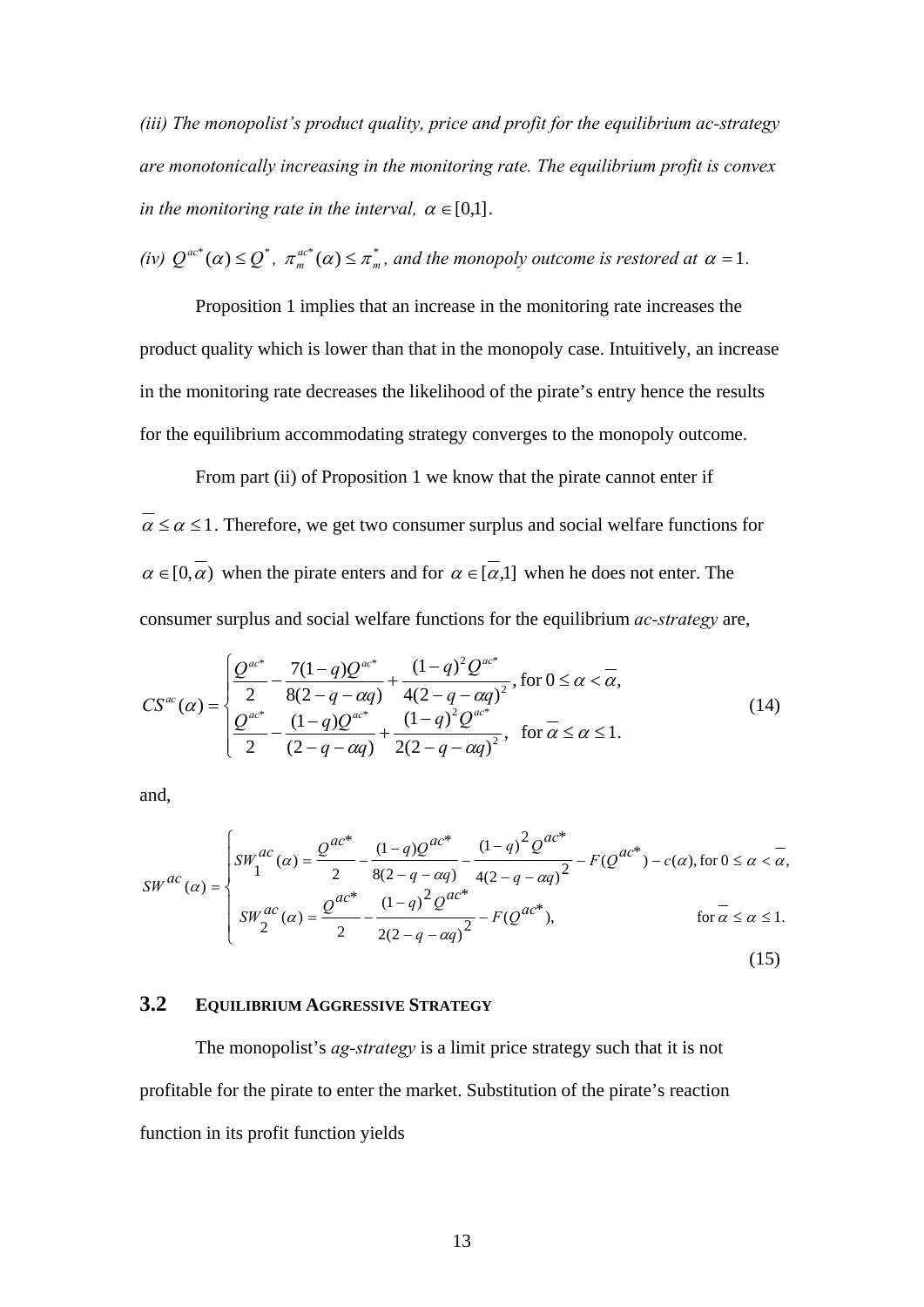$$
\pi_c(p_m, Q, \alpha) = \frac{(1 - \alpha)qp_m^2}{4(1 - q)Q} - c(\alpha).
$$
\n(16)

The pirate does not enter if  $\pi_c(p_m, Q, \alpha) = \frac{(1 - \alpha)q_{m_m}}{(1 - \alpha)q_{m_m}} - c(\alpha) \leq 0$  $4(1 - q)$  $(p_m, Q, \alpha) = \frac{(1-\alpha)qp_m^2}{(1-\alpha)q^2}$  $\pi_c(p_m, Q, \alpha) = \frac{(1-\alpha)qp_m^2}{4(1-q)Q} - c(\alpha)$ *q Q*  $g_c(p_m, Q, \alpha) = \frac{(1-\alpha)qp_m^2}{4(1-\alpha)Q} - c(\alpha) \le 0$ , which is,

$$
\frac{p_m^2}{Q} \le \frac{4(1-q)c(\alpha)}{q(1-\alpha)}.
$$
\n(17)

Let  $p_m^{qs^*}(\alpha)$  be the equilibrium *ag-strategy* price. The results are summarized in Proposition 2 and the proof is given in the Appendix.

**Proposition 2.** *(i) The equilibrium ag-strategy is the limit price*  $p_m^{as*}(\alpha)$  *and quality,* 

$$
Q^{ag^*}(\alpha) \text{ where } p_m^{ag^*}(\alpha) = \min\left(\sqrt{\frac{4(1-q)c(\alpha)Q^{ag^*}}{q(1-\alpha)}}, \frac{Q^*}{2}\right) \text{ and } Q^{ag^*}(\alpha) \text{ satisfies}
$$
\n
$$
F'(Q^{ag^*}) = \sqrt{\frac{(1-q)c(\alpha)}{(1-\alpha)qQ^{ag^*}}} \text{ . The monopolist's equilibrium profit is,}
$$
\n
$$
\pi_m^{ag^*}(\alpha) = \begin{cases} \sqrt{\frac{4(1-q)c(\alpha)Q^{ag^*}(\alpha)}{q(1-\alpha)}} - \frac{4(1-q)c(\alpha)}{q(1-\alpha)} - F(Q^{ag^*}(\alpha)), \text{ for } 0 \le \alpha \le \alpha_{\text{max}}, \\ \frac{Q^*}{4} - F(Q^*), \text{ for } \alpha_{\text{max}} \le \alpha \le 1. \end{cases}
$$

*(ii) The monopolist's product quality, price and profit for the equilibrium ag-strategy are monotonically increasing the in the monitoring rate up to*  $\alpha_{\text{max}}$ *.* 

*(iii)*  $Q^{ag^*}(\alpha) \leq Q^*$ ,  $\pi_m^{ac^*}(\alpha) \leq \pi_m^*$ , and the monopoly outcome is restored at  $\alpha \geq \alpha_{\max}$ .

At, 
$$
\alpha = \alpha_{\text{max}}
$$
, where  $\alpha_{\text{max}}$  satisfies  $\frac{c(\alpha_{\text{max}})}{1 - \alpha_{\text{max}}} = \frac{qQ^{\text{ag*}}(\alpha_{\text{max}})}{16(1 - q)}$ ,  $0 < q < 1$ , the

entry-deterring limit price is the monopoly price, which is  $\frac{2}{2}$  $\frac{Q^*}{Z}$ . For monitoring rates

above the critical level,  $\alpha_{\text{max}}$ , there is no reason to choose a price more than  $\frac{2}{2}$  $\frac{Q^*}{Q}$ , since that lowers profit and has no effect on entry. For monitoring rates below  $\alpha_{\text{max}}$  the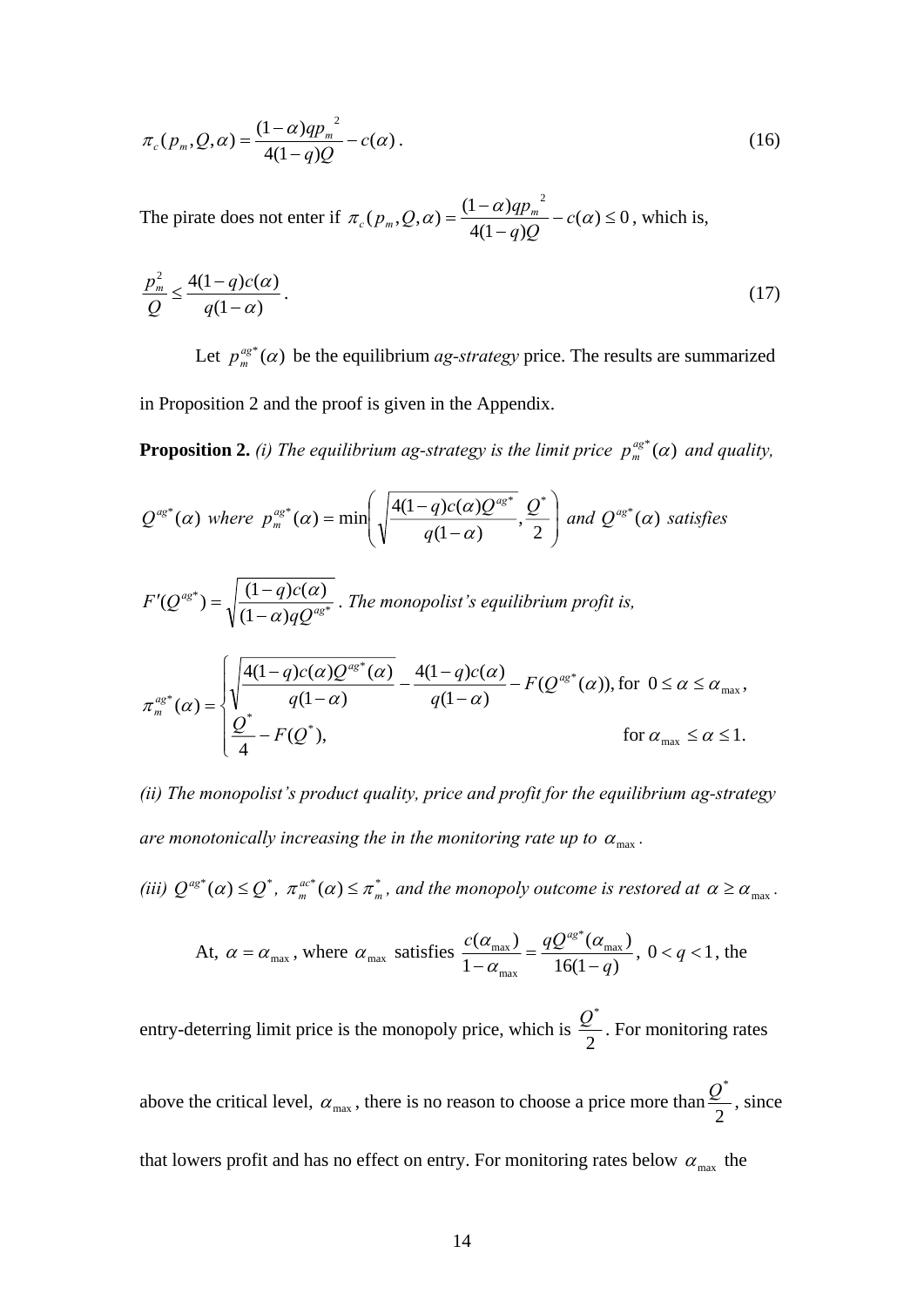entry-deterring limit price is less than the monopoly price. When there is no monitoring, the equilibrium limit price is zero which is obtained by substituting  $\alpha = 0$ 

in 
$$
p_m^{ag*}(\alpha) = \sqrt{\frac{4(1-q)c(\alpha)Q^{ag*}}{q(1-\alpha)}}
$$
. At  $\alpha = 0$ ,  $F'(Q^{ag*}) = \sqrt{\frac{(1-q)c(\alpha)}{(1-\alpha)qQ^{ag*}}} = 0$ , hence

 $Q^{ag^*}(\alpha = 0) = 0$  by assumption. Therefore,  $\pi_m^{ag^*}(\alpha = 0) = 0$ .

 The consumer surplus and the social-welfare functions for the equilibrium *agstrategy* are

$$
CS^{ag}(\alpha) = \begin{cases} \frac{Q^{ag^*}(\alpha)}{2} - \sqrt{\frac{4(1-q)c(\alpha)Q^{ag^*}(\alpha)}{q(1-\alpha)}} + \frac{2(1-q)c(\alpha)}{q(1-\alpha)}, & \text{for } 0 \le \alpha \le \alpha_{\text{max}}; \\ \frac{Q^*}{8}, & \text{for } \alpha_{\text{max}} \le \alpha \le 1. \end{cases}
$$
 (18)

$$
SW^{ag}(\alpha) = \begin{cases} \frac{Q^{ag^*}(\alpha)}{2} - \frac{2(1-q)c(\alpha)}{q(1-\alpha)} - F(Q^{ag^*}(\alpha)) - c(\alpha), & \text{for } 0 \le \alpha \le \alpha_{\text{max}}; \\ \frac{3}{8}Q^* - F(Q^*) - c(\alpha), & \text{for } \alpha_{\text{max}} \le \alpha \le 1. \end{cases}
$$
(19)

### **3.3 COMPARATIVE STATIC ANALYSIS**

Using the results from Propositions 1 and 2 we compare the comparative static analysis of the monopolist's profits and qualities for the *ac-* and *ag-strategies* with respect to the monitoring rate. The results, which are summarized in Proposition 3, will help us to determine the subgame perfect equilibrium strategies and the relevant outcomes for the socially optimal monitoring rates that are discussed in the next section. The proof of Proposition 3 is given in the Appendix.

**Proposition 3.** *(i) There exists a unique monitoring rate*  $\alpha_1$ ,  $\alpha_1 \in (0, \alpha_{\text{max}})$  *at which*  $(\alpha_1) = \pi_m^{ag*}(\alpha_1)$  $\pi_m^{ac*}(\alpha_1) = \pi_m^{ag*}(\alpha_2)$  $\sigma_m^{ac*}(\alpha_1) = \pi_m^{ag*}(\alpha_1)$ .  $\pi_m^{ac*}(\alpha) \geq \pi_m^{ag*}(\alpha)$  $C_m^{ac^*}(\alpha) \geq \pi_m^{ag^*}(\alpha)$  for  $0 \leq \alpha \leq \alpha_1$  and  $\pi_m^{ag^*}(\alpha) \geq \pi_m^{ac^*}(\alpha)$  $m_{m}^{ag*}(\alpha) \geq \pi_{m}^{ac*}(\alpha)$  for  $\alpha_1 \leq \alpha \leq \alpha_{\text{max}}$ .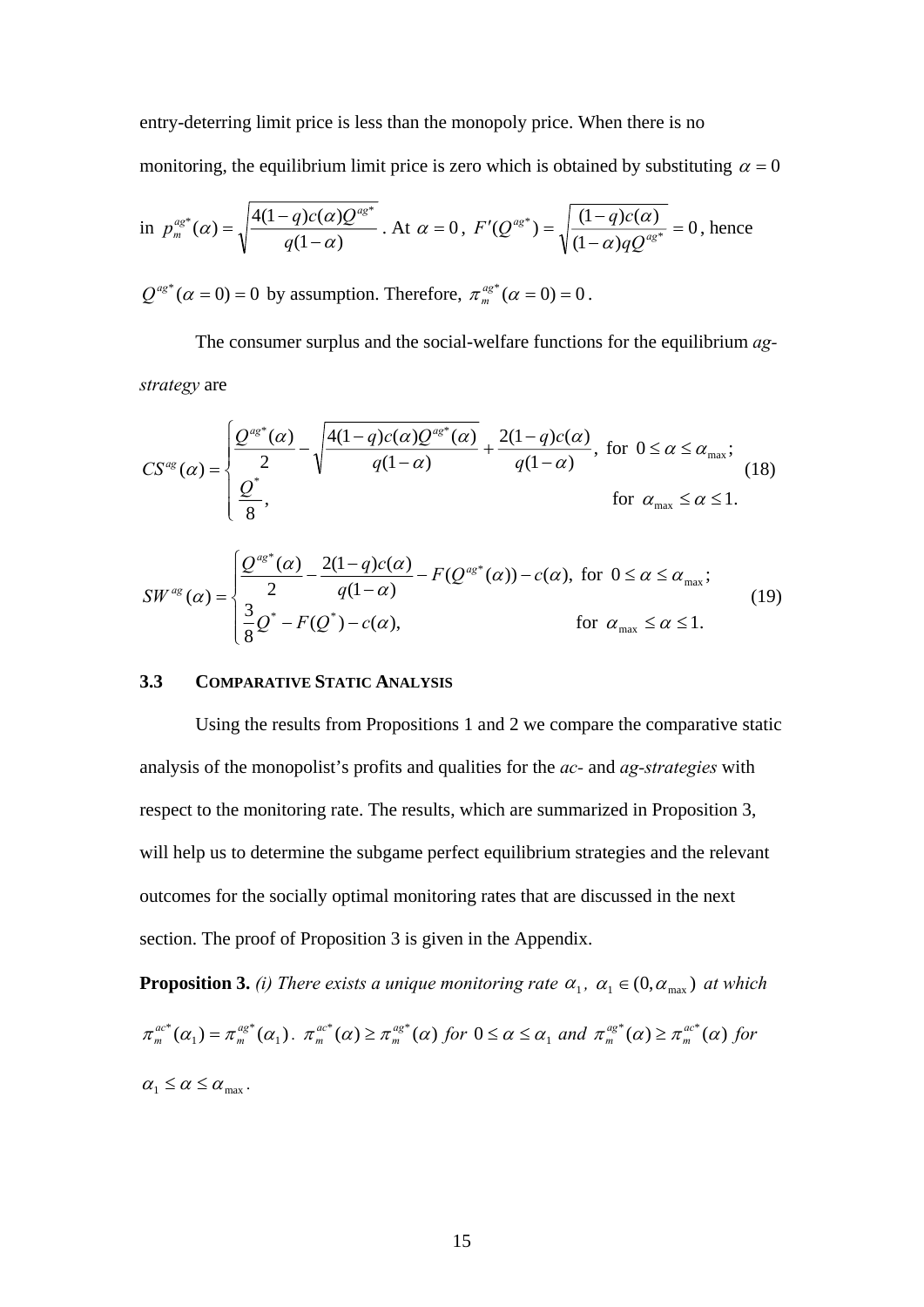*(ii) The no-piracy monitoring rate,*  $\alpha$ , *for the equilibrium ac-strategy satisfies the condition.*  $\overline{\alpha} \in (\alpha_1, \alpha_{\text{max}})$ .

 Proposition 3 implies that the single-crossing property is satisfied. A diagrammatic representation of Proposition 3 is provided in Figure 1.



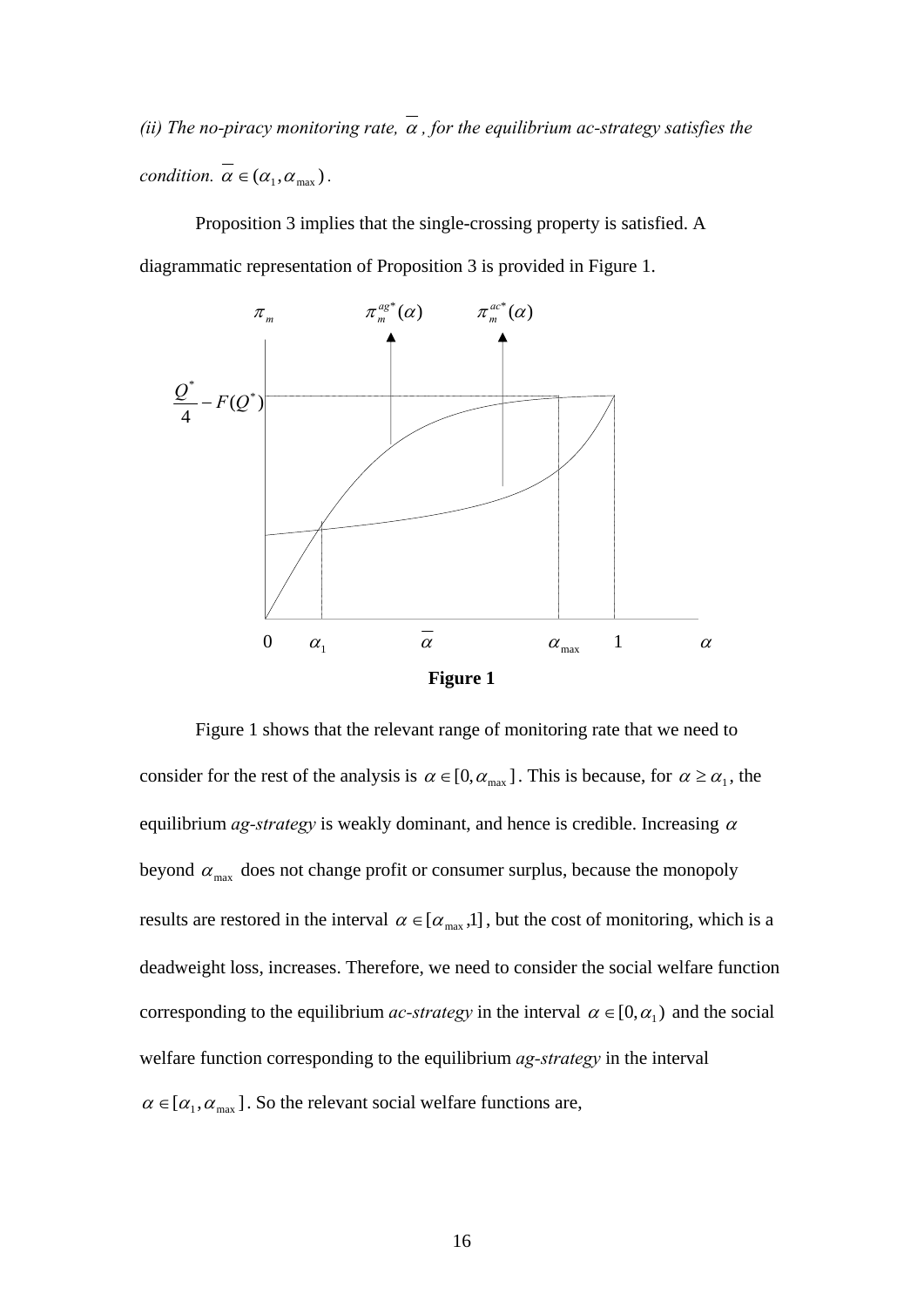$$
SW_1^{ac}(\alpha) = \frac{Q^{ac^*}}{2} - \frac{(1-q)Q^{ac^*}}{8(2-q-\alpha q)} - \frac{(1-q)^2}{4(2-q-\alpha q)^2} - F(Q^{ac^*}) - c(\alpha), \text{ for } \alpha \in [0, \alpha_1),
$$

and 
$$
SW_1^{ag}(\alpha) = \frac{Q^{ag^*}}{2} - \frac{2(1-q)c(\alpha)}{q(1-\alpha)} - F(Q^{ag^*}) - c(\alpha)
$$
 for  $\alpha \in [\alpha_1, \alpha_{max}].$ 

#### **4 SOCIAL WELFARE ANALYSIS**

The government seeks the monitoring rate that maximizes social welfare. The penalty is determined using the balanced budget rule. Let  $\alpha^{ac^*}$  and  $\alpha^{ag^*}$  be the monitoring rates that maximizes

$$
SW_1^{ac}(\alpha) = \frac{Q^{ac^*}}{2} - \frac{(1-q)Q^{ac^*}}{8(2-q-\alpha q)} - \frac{(1-q)^2}{4(2-q-\alpha q)^2} - F(Q^{ac^*}) - c(\alpha), \text{ for } \alpha \in [0, \alpha_1),
$$

and  $SW_1^{ag}(\alpha) = \frac{Q^{ag}}{2} - \frac{2(1-q)c(\alpha)}{q(1-\alpha)} - F(Q^{ag}) - c(\alpha)$  $\overline{a}^{\circ}(\alpha) = \frac{1}{2} - \frac{1}{a(1-\alpha)} - F(Q^{\circ}) - c(\alpha)$  $\alpha$ ) =  $\frac{Q^{r,s}}{Q} - \frac{2(1-q)c(\alpha)}{q} - F(Q^{qs^*}) - c$ *q*  $SW_1^{ag}(\alpha) = \frac{Q^{ag^*}}{2} - \frac{2(1-q)c(\alpha)}{q(1-\alpha)} - F(Q^{ag^*}) - c(\alpha)$  for  $\alpha \in [\alpha_1, \alpha_{\text{max}}]$ . Let  $\alpha^*$  be

the socially optimal monitoring rate. The results are summarized in Proposition 4. The proof of Proposition 4 (i) is given in the Appendix. We discuss the proof of Proposition 4 (ii) in the main text because it is instructive.

**Proposition 4.** *(i) The monitoring rates that maximizes* 

$$
SW_1^{ac}(\alpha) = \frac{Q^{ac^*}}{2} - \frac{(1-q)Q^{ac^*}}{8(2-q-\alpha q)} - \frac{(1-q)^2}{4(2-q-\alpha q)^2} - F(Q^{ac^*}) - c(\alpha), \text{ for } \alpha \in [0, \alpha_1),
$$

and 
$$
SW_1^{ag}(\alpha) = \frac{Q^{ag^*}}{2} - \frac{2(1-q)c(\alpha)}{q(1-\alpha)} - F(Q^{ag^*}) - c(\alpha)
$$
 for  $\alpha \in [\alpha_1, \alpha_{max}]$ , satisfies  
\n $\alpha^{ac^*} \in [0, \alpha_1)$  and  $\alpha^{ag^*} \in [\alpha_1, \alpha_{max}]$ .

*(ii) The socially optimal monitoring rates and the monopolist's subgame perfect strategies are: (1)*  $\alpha^* = \alpha^{ac^*}$  *if*  $SW_1^{ac}(\alpha^{ac^*}) > SW_1^{ag}(\alpha^{ag^*})$ 1 \*  $SW_1^{ac}(\alpha^{ac^*})$  >  $SW_1^{ag}(\alpha^{ag^*})$  and ac-strategy is the *subgame perfect equilibrium; (2)*  $\alpha^* = \alpha^{a g^*}$  *if*  $SW_1^{a g} (\alpha^{a g^*}) > SW_1^{a c} (\alpha^{a c^*})$ 1 \*  $SW_1^{ag}(\alpha^{ag^*}) > SW_1^{ac}(\alpha^{ac^*})$  and ag*strategy is the subgame perfect equilibrium.*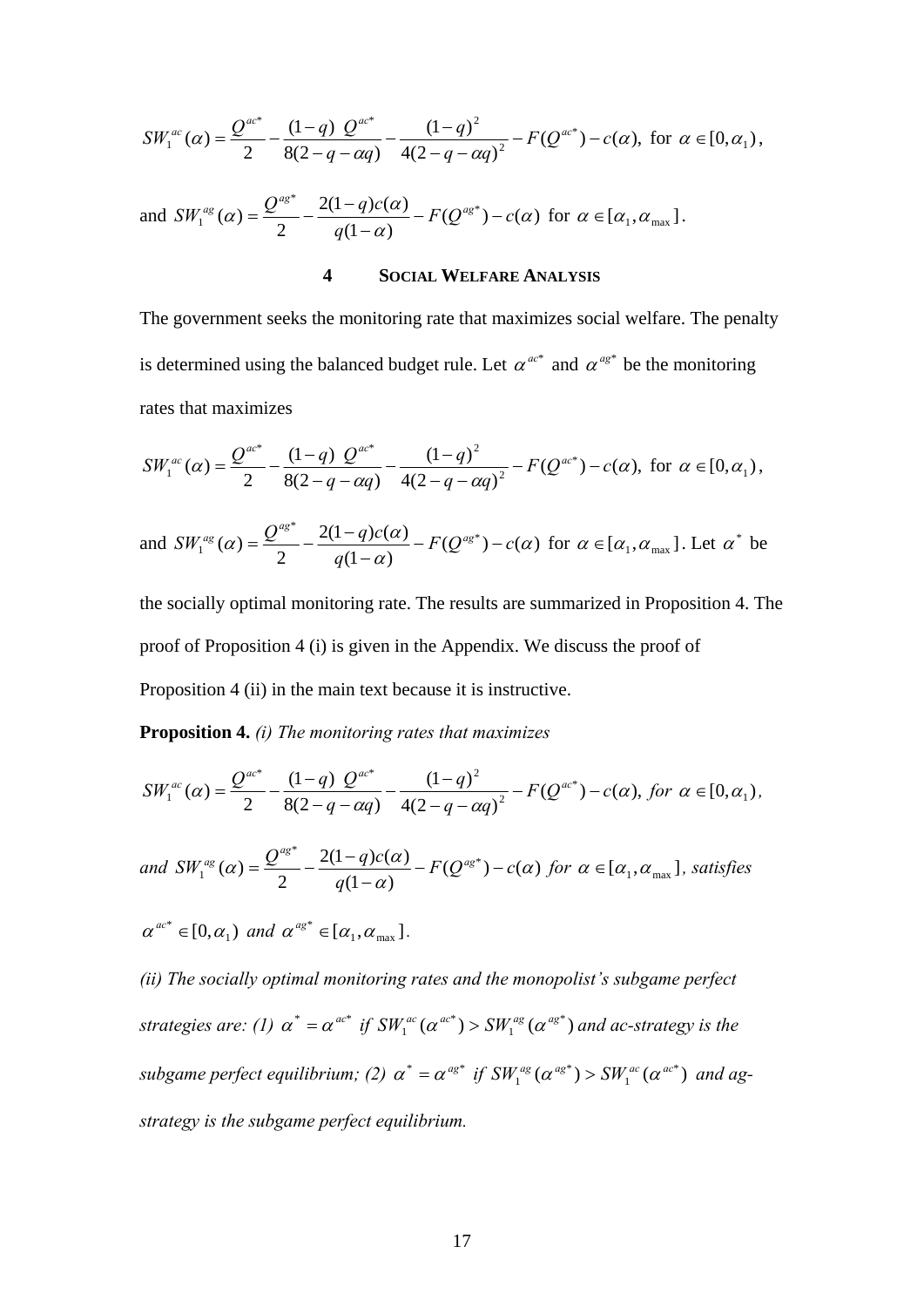The proof of Proposition 4 (i) follows from the ambiguity of the signs of  $SW_1^{ac'}(\alpha)$  and  $SW_1^{ag'}(\alpha)$ . An increase in the monitoring rate increases the product quality which in turn increases the consumer surplus. However, the increase in the monitoring rate increases the price which results in a fall in the consumer surplus. Therefore, the overall effect of increased monitoring on consumer surplus is ambiguous causing the effect of increased monitoring on the social welfare function to be ambiguous as well.<sup>13</sup> Enhanced copyright protection may be a welfareworsening scenario when the heterogeneity of consumers is such that price-sensitive consumers opt out of the legal market more than those who are lured by higher quality.

 Proposition 4(ii) follows from the fact that the government chooses the monitoring rate that yields the highest social welfare. If  $SW_1^{ac} (\alpha^{ac*}) > SW_1^{ag} (\alpha^{ag*})$ \*  $SW_1^{ac}(\alpha^{ac^*}) > SW_1^{ag}(\alpha^{ag^*}),$ then the socially optimal monitoring rate is  $\alpha^* = \alpha^{a c^*} \in [0, \alpha_1)$ . From Figure 1 we see that in this range of monitoring rate the accommodating strategy is dominant, and hence, is the subgame perfect equilibrium. So there is piracy in equilibrium. Alternately, if  $SW_1^{ag}(\alpha^{ag^*}) > SW_1^{ac}(\alpha^{ac^*})$ \*  $SW_1^{ag}(\alpha^{ag*})$  >  $SW_1^{ac}(\alpha^{ac*})$ , then the socially optimal monitoring rate is  $\alpha^* = \alpha^{a}e^{i\theta} \in [\alpha_1, \alpha_{max}]$ . In this case the aggressive strategy is weakly dominant and hence is the subgame perfect equilibrium. Consequently, piracy is deterred in equilibrium.

 The implications of Proposition 4 are as follows. One, it is possible that even the inclusion of the cost of innovation may not result in monitoring by the government as the socially optimal policy. This will be the case if  $\alpha^* = \alpha^{ac^*} = 0$ . Two, monitoring

<sup>&</sup>lt;sup>13</sup> The ambiguity in consumer surplus is also present in Novos and Waldman (1984) and Bae and Choi (2006). Both papers notice that how the shifting of consumers from buying pirates to originals (demand switch) plays out is a key in drawing welfare implication. It is worth noting that the cost of enforcement and equilibrium market structure is not accounted for in these studies.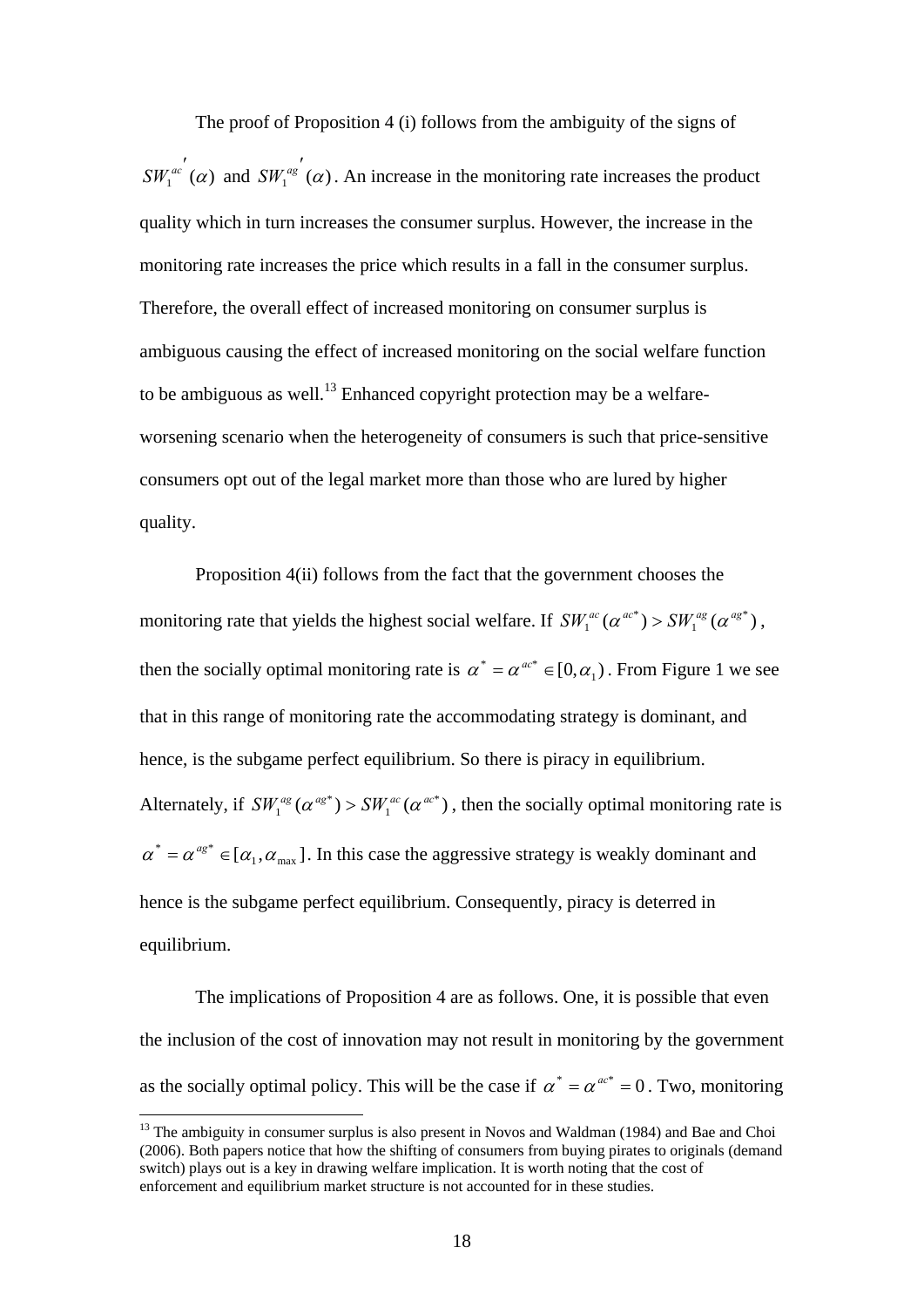may be the socially optimal policy but it may not be sufficient to prevent the pirate's entry. This will be the case if  $\alpha^* = \alpha^{a c^*}$  and  $0 < \alpha^{a c^*} < \alpha_1$  in which case the accommodating strategy is the subgame perfect equilibrium. Three, monitoring may be the socially optimal outcome and piracy is deterred if  $\alpha^* = \alpha^{a g^*}$ . In this case the aggressive strategy is the subgame perfect equilibrium. The monopoly outcome is restored if  $\alpha^* = \alpha^{a g^*} = \alpha_{\text{max}}$ . The socially optimal rate depends on the properties of the social welfare functions  $SW_1^{ac}(\alpha)$  and  $SW_1^{ag}(\alpha)$  which in turn depends on the sensitivity of consumers to price and quality changes, the cost of developing the product  $(F(Q))$ , and the cost of administering copyright laws  $(c(\alpha))$ .

 Thus the socially optimal monitoring rate endogenously determines the equilibrium market structure. That is, the socially optimal monitoring policy determines whether commercial piracy exists in equilibrium or not.

#### **5. IMPLICATIONS OF RELAXING THE BALANCED BUDGET ASSUMPTION**

 In this section we relax the balanced budget assumption and assume that the penalty *G* is institutionally given and the government's expected net revenue is positive that is,  $R = \alpha G - c(\alpha) > 0$ . The social welfare function is,

$$
SW = \pi_m + (1 - \alpha)p_c D_c - \alpha G + CS + \alpha G - c(\alpha) = \pi_m + (1 - \alpha)p_c D_c + CS - c(\alpha).
$$

 Let us begin with the *ac-strategy*. In this case all the results summarized in Proposition 1 hold except the expression for the pirate's profit which becomes,

$$
\pi_c^{ac*}(\alpha) = \frac{q(1-\alpha)(1-q)Q^{ac*}}{4(2-q-\alpha q)^2} - \alpha G.
$$
 The new level of monitoring beyond which the

pirate cannot enter the market is  $\alpha$  that satisfies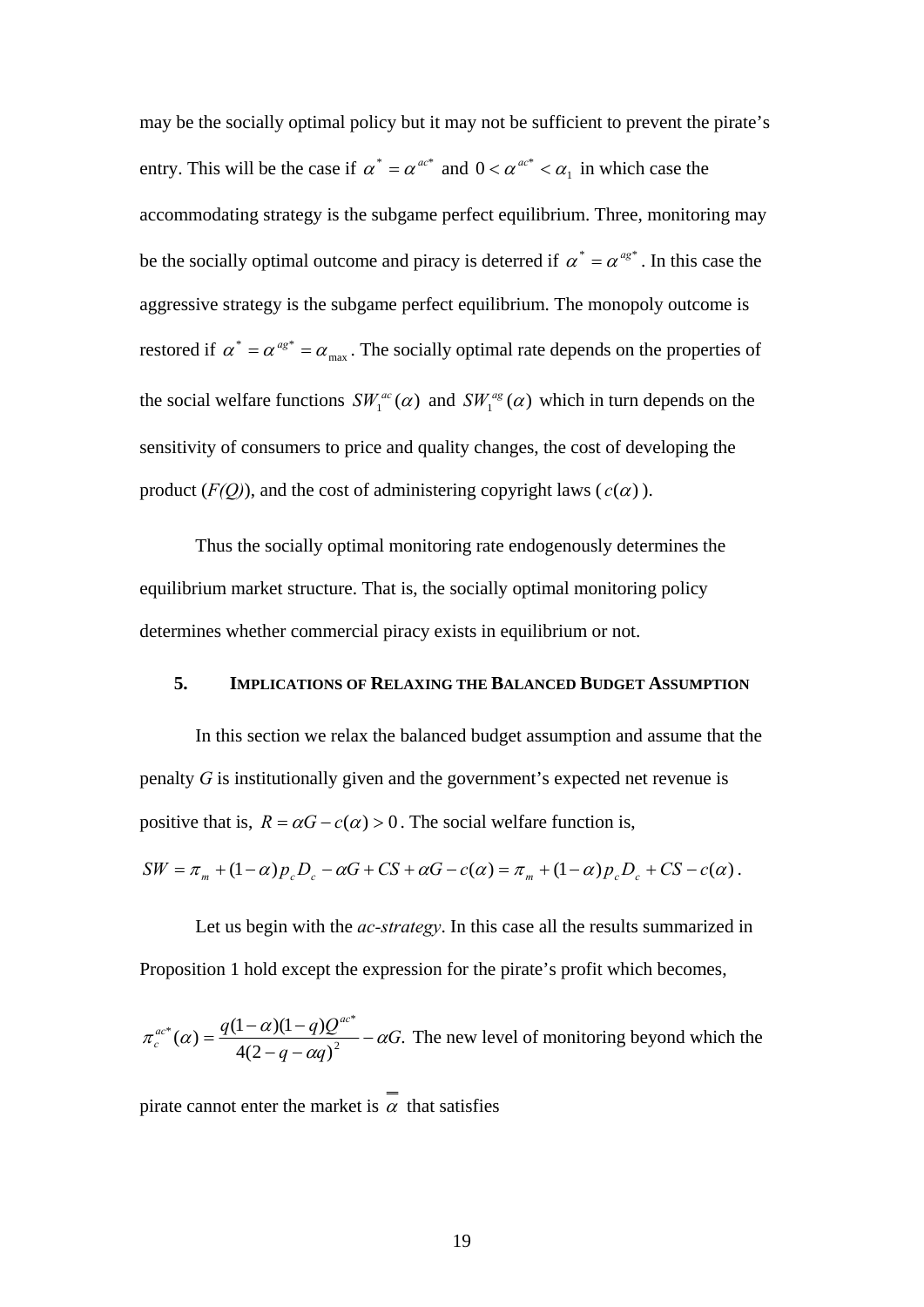$$
\pi_c^{ac*}(\overline{\alpha}) = \frac{q(1-\overline{\alpha})(1-q)Q^{ac*}}{4(2-q-\overline{\alpha}q)^2} - \overline{\alpha}G = 0.
$$
 The equilibrium prices, monopolist's

equilibrium profit and quality are independent of *G*. The consumer surplus and the social welfare functions are the same as in equations (14) and (15) except that  $\alpha$  is replaced by  $\overline{\alpha}$ . This is because the penalty from the pirate to the government is a transfer payment and hence does not appear in the social welfare functions. Hence, the properties of these functions are retained.

Let us now consider the *ag-strategy*. The equilibrium limit price and the

quality are 
$$
p_m^{ag*}(\alpha, G) = \min\left(\sqrt{\frac{4(1-q)\alpha G Q^{ag*}}{q(1-\alpha)}}, \frac{Q^*}{2}\right)
$$
 and  $Q^{ag*}(\alpha, G)$  that satisfies  
\n
$$
F'(Q^{ag*}) = \sqrt{\frac{(1-q)\alpha G}{(1-\alpha)qQ^{ag*}}}.
$$
 The monopolist's equilibrium profit is,  
\n
$$
\pi_m^{ag*}(\alpha, G) = \begin{cases} \sqrt{\frac{4(1-q)\alpha G Q^{ag*}}{q(1-\alpha)}} - \frac{4(1-q)\alpha G}{q(1-\alpha)} - F(Q^{ag*}), \text{ for } 0 \le \alpha \le \alpha_{\text{max}}, \\ \frac{Q^*}{4} - F(Q^*), \text{ for } \alpha_{\text{max}} \le \alpha \le 1. \end{cases}
$$

We see that in contrary to the *ac-strategy*, in case of the *ag-strategy* the monopolist's equilibrium price, quality, and profit depends on *G*. The results of the comparative static analysis of  $\pi_m^{qs^*}$  with respect to *G* are summarized in Proposition 5 and the proof is in the Appendix.

**Proposition 5.** Given 
$$
\alpha
$$
,  $\pi_m^{ag*}(\alpha, G) = \sqrt{\frac{4(1-q)\alpha G Q^{ag*}}{q(1-\alpha)}} - \frac{4(1-q)\alpha G}{q(1-\alpha)} - F(Q^{ag*})$  is

*monotonically increasing in G and reaches a maximum at*  $G_{\text{max}}$ *, where* 

$$
G_{\max} = \frac{qQ^{ag^*}(1-\alpha)}{16\alpha(1-q)}
$$
. At  $G_{\max} = \frac{qQ^{ag^*}(1-\alpha)}{16\alpha(1-q)}$  the monopoly outcome is restored,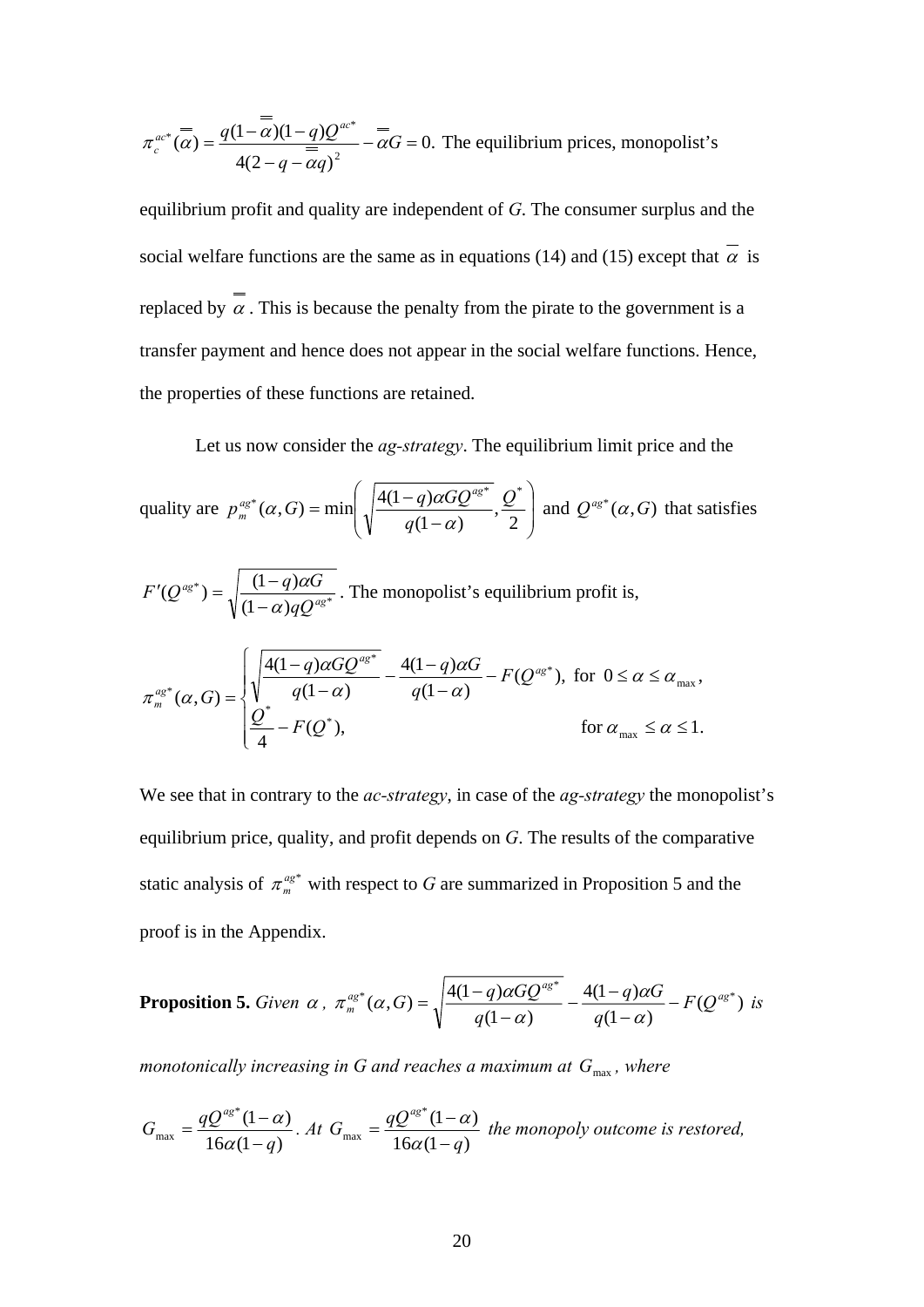*hence for*  $G > G_{\text{max}}$ *, the monopolist retains its monopoly price and quality levels. The monitoring level at which the monopoly outcome is restored is decreasing in the penalty, that is,*  $\alpha_{\text{max}}$  *is decreasing in G.* 

 Figure 2 provides a diagrammatic representation of Proposition 5 and the comparative static analysis of  $\pi_m^{ac*}$  and  $\pi_m^{ag*}$  with respect to *G*.





Figure 2 shows that  $\pi_m^{ac*}$  is unaffected by the penalty. However, an increase in the penalty causes an upward shift in  $\pi_m^{ag*}$ , hence  $\alpha_{max}$  and  $\alpha_1$  falls. This implies that the relevant range of monitoring rate for the social welfare function corresponding to the equilibrium *ac-strategy* shrinks while that for the equilibrium *ag-strategy* increases if there is an increase in the penalty.

The social welfare function for the equilibrium *ag-strategy* is,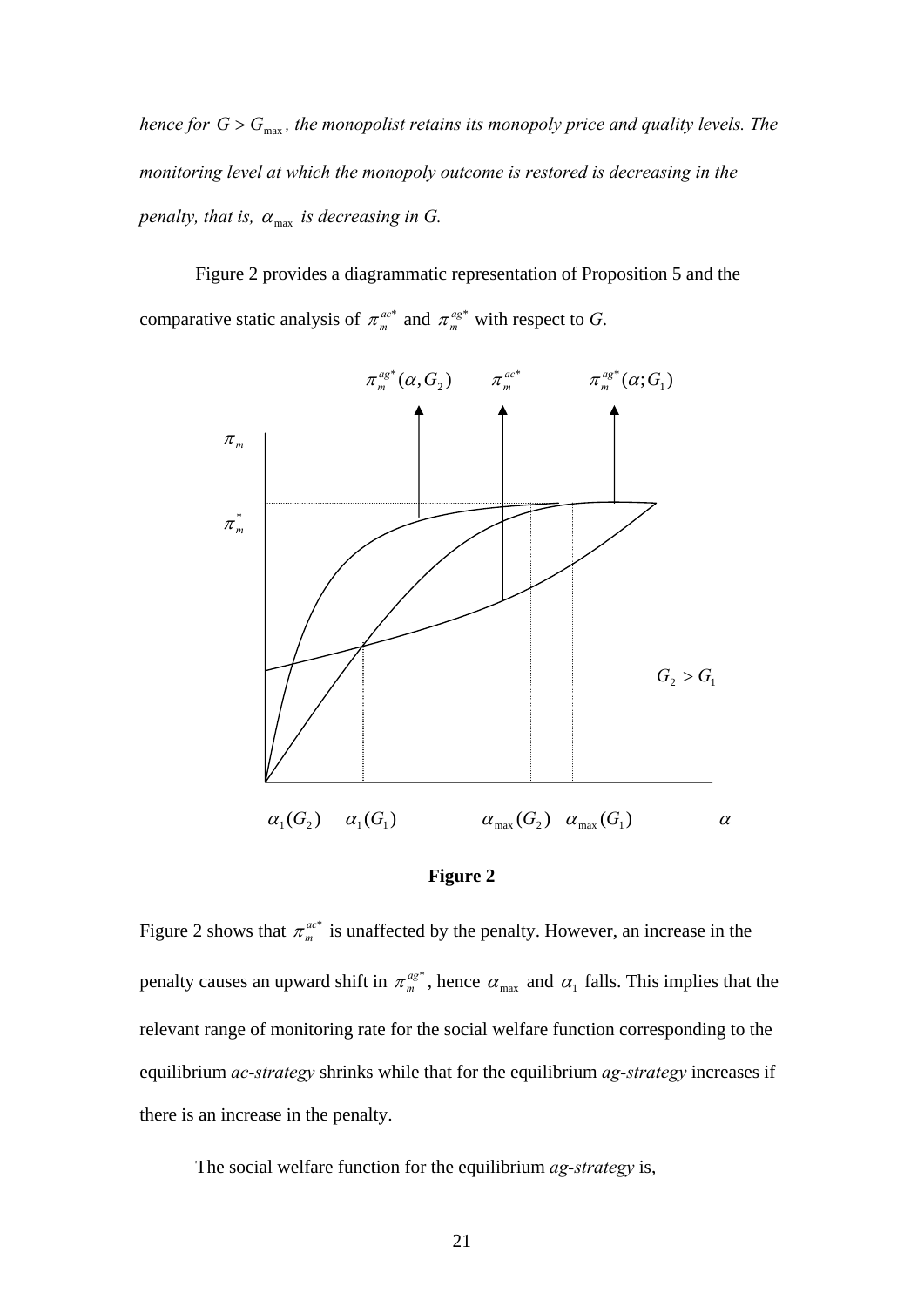$$
SW_1^{ag}(\alpha, G) = \frac{Q^{ag}}{2} - \frac{2(1-q)\alpha G}{q(1-\alpha)} - F(Q^{ag^*}) - c(\alpha) \text{ for } \alpha \in [\alpha_1, \alpha_{\text{max}}].
$$
  

$$
\frac{dSW_1^{ag}(\alpha, G)}{dG} = (\frac{1}{2} - F'(Q^{ag^*})) \frac{dQ^{ag^*}}{dG} - \frac{2(1-q)\alpha}{q(1-\alpha)}. \text{ The sign of } \frac{dSW_1^{ag}(\alpha, G)}{dG} \text{ is}
$$

ambiguous because the first term is positive since at the highest quality level which is

$$
Q^*
$$
,  $F'(Q^*) = \frac{1}{4}$ , and  $\frac{dQ^{ag*}}{dG} > 0$  for  $0 \leq Q^{ag*} \leq Q^*$ . Intuitively, an increase in the

penalty raises the monopolist's equilibrium price, product quality and profit. However, the effect on consumer surplus is ambiguous because an increase in the penalty raises the price and the quality which in turn has opposing effects on consumer surplus. The properties of the social welfare function for the equilibrium *ag-strategy* with respect to the monitoring rate are the same as mentioned in the case with the balanced budget rule.

 Since the social welfare function for the equilibrium *ac-strategy* is unchanged and the properties of the social welfare function for the equilibrium *ag-strategy* are the same as in the case with the balanced budget rule hence, the results for the social welfare maximizing monitoring rate is the same as in Proposition 4. That is, monitoring may or may not be the socially optimal solution and even if monitoring is socially optimal, prevention of piracy is not guaranteed. We have shown that the results summarized in Proposition 4 are robust to a general form enforcement budget rules other than the balanced budget one.<sup>14</sup>

#### **6. CONCLUSIONS**

To achieve accurate assessments of the efficacy of copyright protection, we have developed a framework that weaves together the strategic interaction among the

<u>.</u>

 $14$  Unfortunately, the comparative static analysis of the socially optimal monitoring rate with respect to the penalty is algebraically intractable.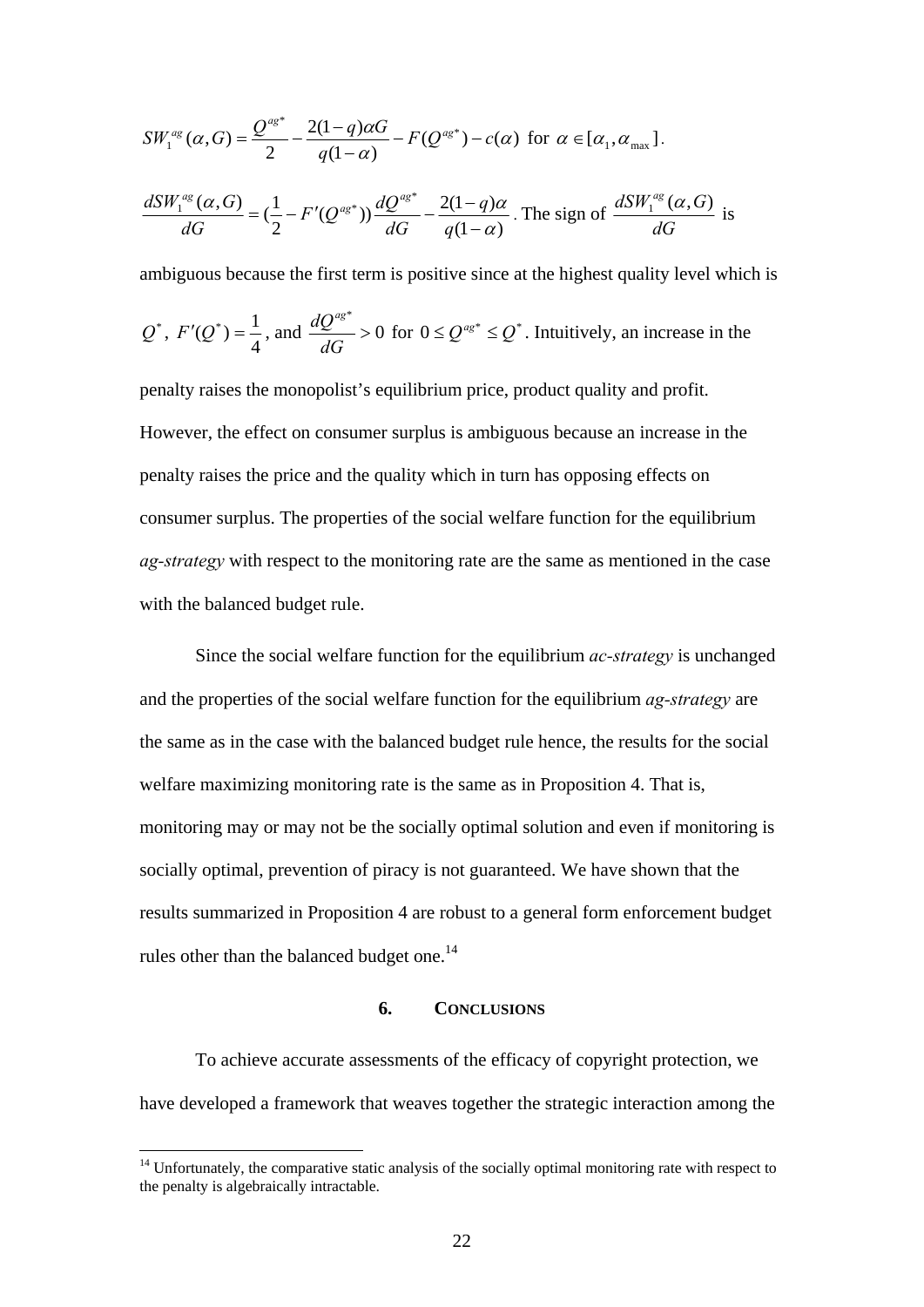copyright enforcing government, the innovating and price-setting monopolist, a potential entrant who practices commercial piracy, and a set of taste-heterogeneous consumers.

The existing literature on commercial piracy and the general literature on enduser piracy treat cost of developing the product as a sunk cost and often assume costless copyright protection, with focus on pricing strategies and anti-piracy policies. By incorporating the innovation phase, a costly enforcement scheme, and using an entry-deterring framework, this paper has demonstrated that increased copyright protection via increased government monitoring effort unambiguously improves the incentive to innovate in the equilibrium *accommodating-* and *aggressive-strategies*. Nevertheless, except in the limiting case where the monopoly outcome is restored, the commercial piracy, deterred or otherwise, does dampen the incentive to innovate.

 Regarding the socially optimal monitoring rates and the resultant equilibrium market structures, we find that even the inclusion of the cost of innovation may not result in monitoring by the government as the socially optimal policy. Consequently, the accommodating strategy is the subgame perfect equilibrium and there is piracy. Monitoring may be the socially optimal policy but its intensity may not be sufficient to prevent the pirate's entry. In this case also the accommodating strategy is the subgame perfect equilibrium. Alternatively, monitoring may be the socially optimal outcome and piracy is deterred when the aggressive strategy is the subgame perfect equilibrium.

#### **APPENDIX**

**Proof of Proposition 1:** (i) Substituting  $p_c = \frac{4P_m}{2}$  $p_c = \frac{qp_m}{q}$  in the monopolist's profit function and applying the first order conditions yield;.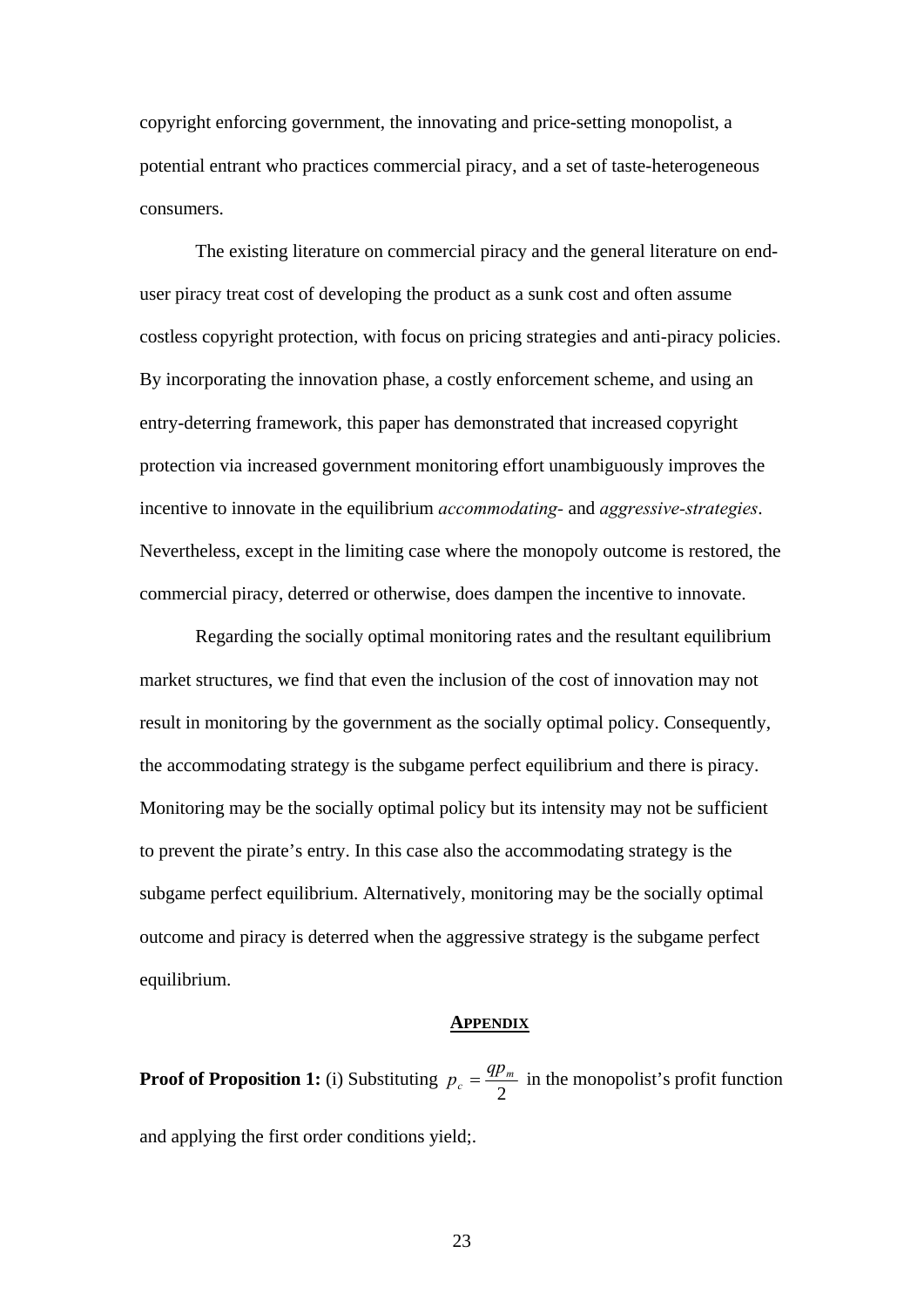$$
\frac{d\pi_m(p_m, Q, \alpha)}{dp_m} = 1 - \frac{(2 - q - \alpha q)p_m}{(1 - q)Q} = 0,
$$
  

$$
\frac{d\pi_m(p_m, Q, \alpha)}{dQ} = \frac{(1 - q)}{2(2 - q - \alpha q)} - F'(Q) = 0.
$$

It follows that  $q - \alpha q$  $p_m^{ac*}(\alpha) = \frac{(1-q)Q^{ac}}{2\pi}$  $C_m^{ac*}(\alpha) = \frac{(1-q)Q^{ac*}}{2-q-\alpha q}$  where  $Q^{ac*}$  satisfies  $2(2 - q - \alpha q)$  $(Q^{ac^*}) = \frac{1}{(2\pi)^n}$  $q - \alpha q$  $F'(Q^{ac^*}) = \frac{1-q}{\sqrt{2\pi}}$  $-q - \alpha$  $' (Q^{ac^*}) = \frac{1-q}{\sqrt{1-q}}$ .

Consequently,  $p_c^{ac*}(\alpha) = \frac{q(1-q)Q^{ac*}}{2(2-q-\alpha q)}$  $q - \alpha q$  $p_c^{ac*}(\alpha) = \frac{q(1-q)Q^{ac}}{2\alpha}$  $\alpha$ <sup>c</sup>  $(\alpha) = \frac{1}{2(2-q-\alpha)}$  $=\frac{q(1-q)Q^{ac}}{2\pi\epsilon}$ . For the second order condition we construct

the Hessian determinant which is

$$
H = \begin{vmatrix} \frac{d^2 \pi_m}{dp_m^2} & \frac{d^2 \pi_m}{dp_m dQ} \\ \frac{d^2 \pi_m}{dQ dp_m} & \frac{d^2 \pi_m}{dQ^2} \end{vmatrix} = \begin{vmatrix} -(2-q-\alpha q) & \frac{(2-q-\alpha q)p_m^{\alpha c^*}}{(1-q)Q^{\alpha c^*}} \\ \frac{(2-q-\alpha q)p_m^{\alpha c^*}}{(1-q)Q^{\alpha c^*}} & \frac{-(2-q-\alpha q)p_m^{\alpha c^*2}}{(1-q)Q^{\alpha c^*}} - F''(Q^{\alpha c^*}) \end{vmatrix}.
$$

0  $(1 - q)$  $H_1 = \frac{-(2-q-aq)}{(1-q)Q^{ac}} \lt 0$  and  $H_2 = \frac{(2-q-aq)}{(1-q)Q^{ac}} F''(Q^{ac}) > 0$  $(1 - q)$  $\alpha_2 = \frac{(2-q-aq)}{(1-q)Q^{ac}} F''(Q^{ac})$  $H_2 = \frac{(2-q-\alpha q)}{(q-\alpha)^2} F''(Q^{\alpha c^*}) > 0$ . Hence the second order

conditions of maximization are satisfied. Substituting  $p_m^{ac*}(\alpha)$  and  $p_c^{ac*}(\alpha)$  in the monopolist's and the pirate's profit functions gives us

$$
\pi_m^{ac*}(\alpha) = \frac{(1-q)Q^{ac*}}{2(2-q-\alpha q)} - F(Q^{ac*}) \text{ and}
$$
  

$$
\pi_c^{ac*}(\alpha) = \frac{q(1-\alpha)(1-q)Q^{ac*}}{4(2-q-\alpha q)^2} - \alpha G = \frac{q(1-\alpha)(1-q)Q^{ac*}}{4(2-q-\alpha q)^2} - c(\alpha).
$$

(ii) In  $\pi_c^{ac*}(\alpha) = \frac{q(1-\alpha)(1-q)Q^{ac*}}{4(2-q-\alpha q)^2} - c(\alpha)$ α  $\pi_c^{ac*}(\alpha) = \frac{q(1-\alpha)(1-q)Q^{-\alpha}}{1-q(1-q)Q^{-\alpha}} - c$  $q - \alpha q$  $\frac{q^{a c^*}}{4(2-q-\alpha q)^2} - c(\alpha)$  the first expression is the pirate's expected

revenue. Let  $TR_c^{ac*}(\alpha) = \frac{q(1-\alpha)(1-q)Q^{ac*}}{4(2-\alpha)(\alpha)^2}$  $4(2 - q - \alpha q)$  $(1 - \alpha)(1 - q)$  $q - \alpha q$  $q(1-\alpha)(1-q)Q^{ac}$ α α  $-q -\alpha$ )(1-q)Q<sup>ac\*</sup>. By assumption  $-c(\alpha)$  is monotonically

decreasing in  $\alpha$ . Let us study the properties of  $TR_c^{ac*}(\alpha)$ .

$$
\pi_c^{ac^*}(\alpha=1) = -c(\alpha=1), TR_c^{ac^*}(\alpha=1) = 0, \ \pi_c^{ac^*}(\alpha=0) = TR_c^{ac^*}(\alpha=0) = \frac{q(1-q)Q^{ac^*}}{4(2-q)^2}.
$$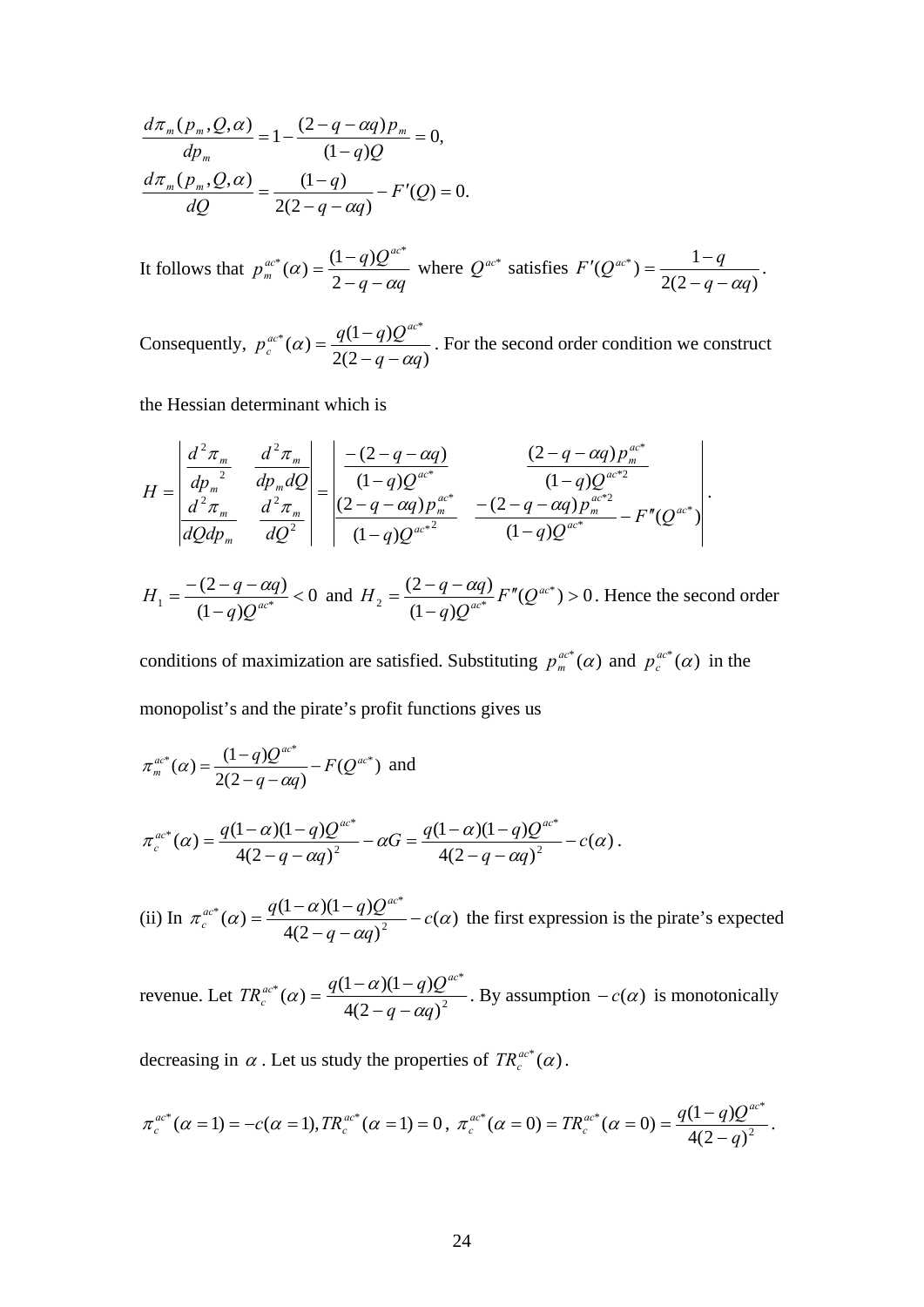So by the intermediate value theorem, there exists a  $\alpha$ , say  $\alpha$ , at which

$$
\pi_c^{ac^*}(\alpha) = \frac{q(1-\alpha)(1-q)Q^{ac^*}}{4(2-q-\alpha q)^2} - c(\alpha) = 0.
$$
 We want to prove that for  $\alpha \le \alpha \le 1$ ,

 $\pi_c^{ac*}(\alpha) \leq 0$ . Note that

$$
\frac{dTR_c^{ac*}}{d\alpha} = \frac{q(1-q)}{4} \left[ \frac{(1-\alpha)(2-q-\alpha q)Q'^{ac*} + (-2+3q-\alpha q)Q^{ac*}}{(2-q-\alpha q)^3} \right], \text{ hence}
$$

$$
\frac{dTR_c^{ac*}}{d\alpha}\big|_{\alpha=1} = \frac{q(-2+2q)Q^*}{8(1-q)^2} < 0.
$$
 We then discuss two cases,

 $(1)$  If  $\frac{u_1 u_c}{u_1} \Big|_{\alpha=0} \leq 0$ \*  $rac{d\alpha}{d\alpha}$ <sub> $\big|_{\alpha=0}$ </sub> ≤  $\frac{dTR_c^{ac}}{da} \big|_{\alpha=0} \leq 0$ , then in this case  $TR_c^{ac*}(\alpha)$  is maximized at  $\alpha = 0$ . This means

that  $TR_c^{ac*}(\alpha)$  is monotonically decreasing in  $\alpha$ , which means that

$$
\pi_c^{ac*}(\alpha) = \frac{q(1-\alpha)(1-q)}{4(2-q-\alpha q)^2} - c(\alpha)
$$
 is also monotonically decreasing in  $\alpha$ . So for

$$
\overline{\alpha} \leq \alpha \leq 1, \ \pi_c^{ac^*}(\alpha) \leq 0.
$$

(2) If 
$$
\frac{dTR_c^{ac^*}}{d\alpha}|_{\alpha=0} > 0
$$
,  $TR_c^{ac^*}(\alpha)$  is maximized at an interior solution, say,  $\alpha_{TR}^* \in (0,1)$ .

So  $TR_c^{ac*}(\alpha)$  monotonically increases up to  $\alpha_{TR}^*$  and then monotonically decreases.

Therefore, depending upon the slope of  $c(\alpha)$ , we can conclude that either  $\pi_c^{ac*}(\alpha)$  is monotonically decreasing or it monotonically increases up to a certain monitoring rate and then monotonically decreases. So there is a unique  $\alpha$  at which  $\pi_c^{ac*}(\alpha) = 0$ .

From (1) and (2), we can conclude that for  $\alpha \leq \alpha \leq 1$ ,  $\pi_c^{ac*}(\alpha) \leq 0$ .

(iii) 
$$
\frac{dQ^{ac}}{d\alpha} = \frac{q(1-q)}{2(2-q-\alpha q)^2 F''(Q^{ac^*})} > 0 \text{ since } F''(Q^{ac^*}) > 0.
$$

$$
\frac{dp_m^{ac^*}}{d\alpha} = \frac{(1-q)}{(2-q-\alpha q)^2} \left( (2-q-\alpha q) \frac{dQ^{ac^*}}{d\alpha} + qQ^{ac^*} \right) > 0.
$$
, because  $\frac{dQ^{ac^*}}{d\alpha} > 0$ .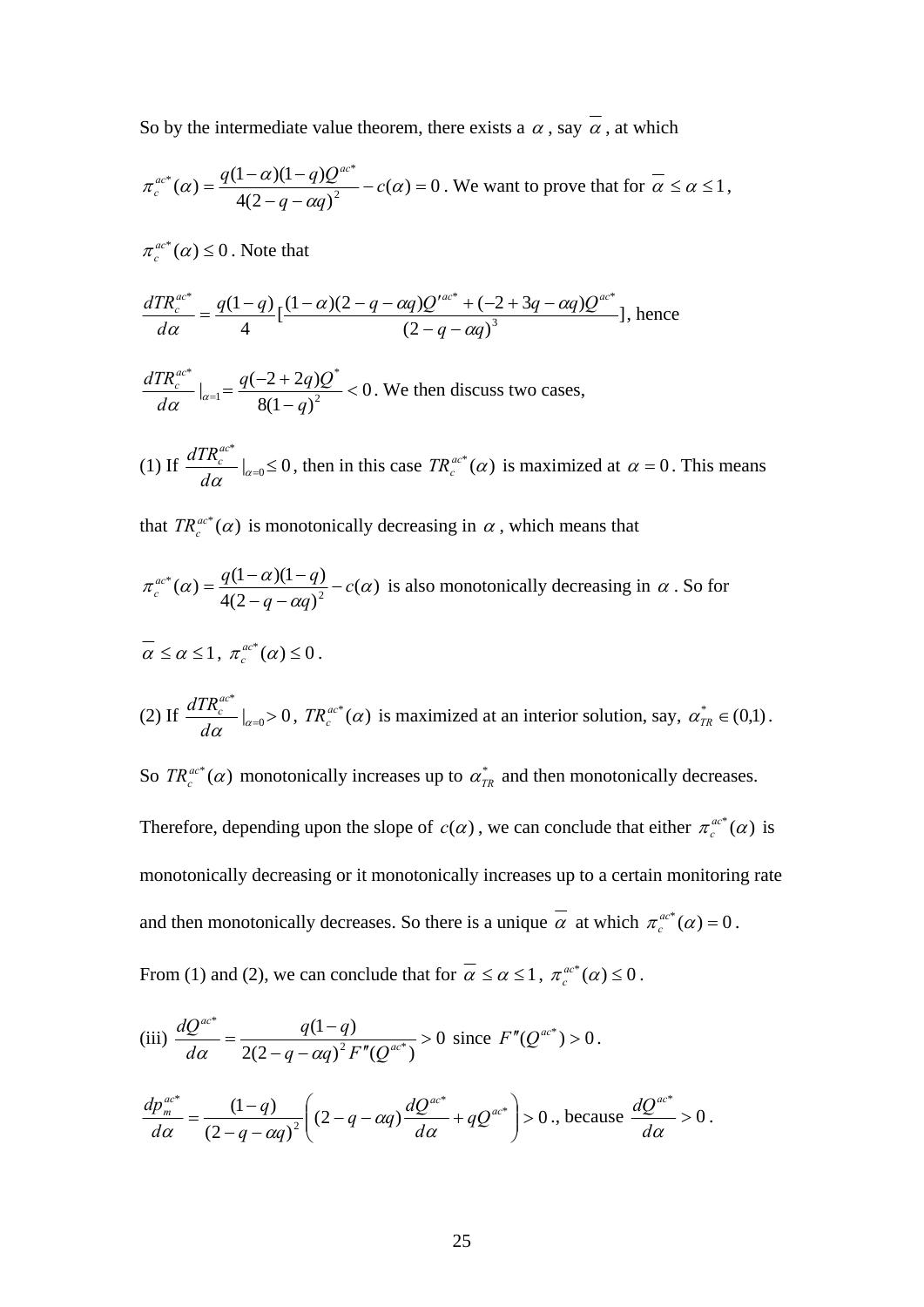$$
\pi_m^{ac*}(\alpha) = p_m^{ac*}(\alpha) - \frac{(2-q-\alpha q)p_m^{ac*2}}{2(1-q)Q^{ac*}} - F(Q^{ac*})
$$
. Applying envelope theorem we get

$$
\frac{d\pi_m^{ac*}(\alpha)}{d\alpha} = \frac{\partial \pi_m^{ac}}{\partial \alpha}\bigg|_{p_m = p_m^{ac^*}, Q = Q^{ac^*}} = \frac{qp_m^{ac^{*}2}}{2(1-q)Q^{ac^{*}}} > 0. \text{ Further,}
$$

$$
\frac{d^2 \pi_{m}^{ac^*}(\alpha)}{d\alpha^2} = \frac{qp_{m}^{ac^*}\left(\frac{qp_{m}^{ac^*}}{2-q-\alpha q}+\frac{dp_{m}^{ac^*}}{d\alpha}\right)}{2(1-q)Q^{ac^*}} > 0.
$$

(iv) 
$$
F'(Q^*) - F'(Q^{ac^*}) = \frac{1}{4} - \frac{1-q}{2(2-q-\alpha q)} = \frac{q(1-\alpha)}{4(2-q-\alpha q)} > 0
$$
. Since  $F'(Q)$  is

increasing in *Q* by assumption, hence  $Q^{ac^*}(\alpha) \leq Q^*$ . Since  $\pi_m^{ac^*}(\alpha)$  is monotonically

increasing in  $\alpha$  and  $\pi_m^{ac*}(\alpha = 1) = \pi_m^* = \frac{Q^*}{4} - F(Q^*)$ , because at  $\alpha = 1$ 

$$
F'(Q^{ac^*}) = F(Q^*) = \frac{1}{4}
$$
 which means  $Q^{ac^*}(\alpha = 1) = Q^*$ , therefore,  $\pi_m^{ac^*}(\alpha) \le \pi_m^*$ .

*Q.E.D.* 

**Proof of Proposition 2:** (i) The monopolist faces the following constrained profit maximization problem.

$$
\max_{p_m, Q} \pi = p_m - \frac{p_m^2}{Q} - F(Q)
$$
  
subject to  $g(p_m, Q, \alpha) = \frac{p_m^2}{Q} - \frac{4(1-q)c(\alpha)}{q(1-\alpha)} \le 0$ .

Hence the Lagrangian function of this optimization is

$$
L(p_m,Q,\lambda)=p_m-\frac{p_m^2}{Q}-F(Q)-\lambda(\frac{p_m^2}{Q}-\frac{4(1-q)c(\alpha)}{q(1-\alpha)})\,.
$$

The first order conditions are;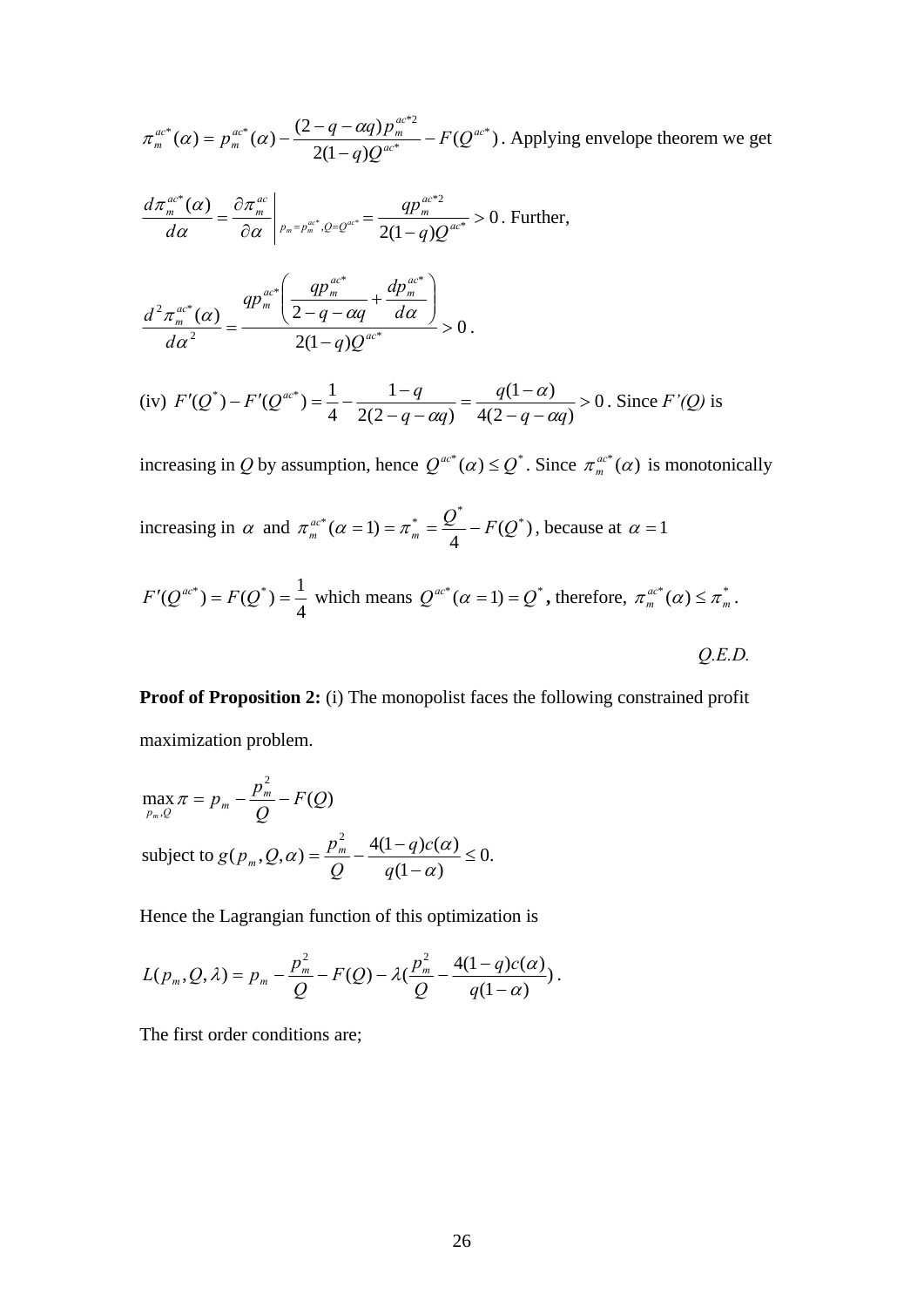$$
\frac{\partial L}{\partial p_m} = 1 - \frac{2p_m}{Q} - \frac{2\lambda p_m}{Q} = 0,
$$
  

$$
\frac{\partial L}{\partial Q} = \frac{p_m^2}{Q^2} - F'(Q) + \frac{\lambda p_m^2}{Q^2} = 0,
$$
  

$$
\frac{\partial L}{\partial \lambda} = -(\frac{p_m^2}{Q} - \frac{4(1-q)c(\alpha)}{q(1-\alpha)}) = 0.
$$

It follows that  $(1 - \alpha)$  $f^*(\alpha) = \sqrt{\frac{4(1-q)c(\alpha)Q^{ag}}{4(1-q)c(\alpha)Q^{ag}}}$ α  $p_m^{ag*}(\alpha) = \sqrt{\frac{4(1-q)c(\alpha)Q^{ag*}}{q(1-\alpha)}}$  where  $Q^{ag*}$  satisfies

\* \*  $(Q^{ag*}) = \sqrt{\frac{(1-q)c(\alpha)}{q(1-\alpha)Q^{ag}}}$  $q(1-\alpha)Q$  $F'(Q^{ag*}) = \sqrt{\frac{(1-q)c}{a(1-\alpha)}}$ α −  $' (Q^{ag^*}) = \sqrt{\frac{(1-q)c(\alpha)}{(1-q)c(\alpha)}}$ . For the second order condition we construct the bordered

Hessian which is,

$$
H = \begin{vmatrix} 0 & g_{p_m} & g_Q \\ g_{p_m} & L_{p_m p_m} & L_{p_m Q} \\ g_Q & L_{Q p_m} & L_{Q Q} \end{vmatrix} = \frac{\begin{vmatrix} 0 & \frac{2p_m}{Q} & -\frac{p_m^2}{Q^2} \\ \frac{2p_m}{Q} & -\frac{2(1+\lambda)}{Q} & \frac{2(1+\lambda)p_m}{Q^2} \\ \frac{p_m^2}{Q^2} & \frac{2(1+\lambda)p_m}{Q^2} & -\frac{2(1+\lambda)p_m^2}{Q^3} - F''(Q) \end{vmatrix}.
$$

$$
H_1 = \frac{-4p_m^{a g^{*2}}}{Q^{a g^{*2}}} < 0 \text{ and } H_2 = \frac{2(1+\lambda)p_m^{a g^{*4}}}{Q^{a g^{*5}}} + \frac{4p_m^{a g^{*2}} F''(Q^{a g^{*}})}{Q^{a g^{*2}}} > 0 \text{ because } F''(Q) > 0.
$$

Hence the second order conditions of maximization are satisfied.

(ii) Total differentiation of the first order conditions and rearranging terms yield,

$$
\frac{dQ^{ag}}{d\alpha} = \frac{4(1-q)[c'(\alpha)(1-\alpha)+c(\alpha)]Q^{ag}}{(1-\alpha)^2 p_m^{ag}} > 0,
$$

$$
\frac{dp_m^{aS*}}{d\alpha} = \frac{4(1-q)[c'(\alpha)(1-\alpha)+c(\alpha)]Q^{aS*}}{(1-\alpha)^2 p_m^{aS*}} > 0.
$$

Since  $\pi_m^{ag^*}(\alpha) = p_m^{ag^*}(\alpha) - \frac{p_m}{\alpha^{ag^*}} - F(Q^{ag^*})$ \* \*  $(\alpha)$  =  $n^{ag^*}(\alpha)$   $p_m^{ag^{*}2}$   $F(\Omega^{ag})$ *ag*  $\frac{a g^*}{m}(\alpha) - \frac{p_m^{ag}}{Q_g^{ag}}$  $\pi_m^{ag^*}(\alpha) = p_m^{ag^*}(\alpha) - \frac{p_m^{ag^{*2}}}{Q^{ag^*}} - F(Q^{ag^*})$ , applying the envelope theorem we get

$$
\frac{d\pi_m^{ag^*}(\alpha)}{d\alpha}=\frac{\partial L}{\partial \alpha}\left|_{p_m=p_m^{ag^*},Q=Q^{ag^*}}=\frac{4\lambda(1-q)[c'(\alpha)(1-\alpha)+c(\alpha)]}{(1-\alpha)^2}>0.
$$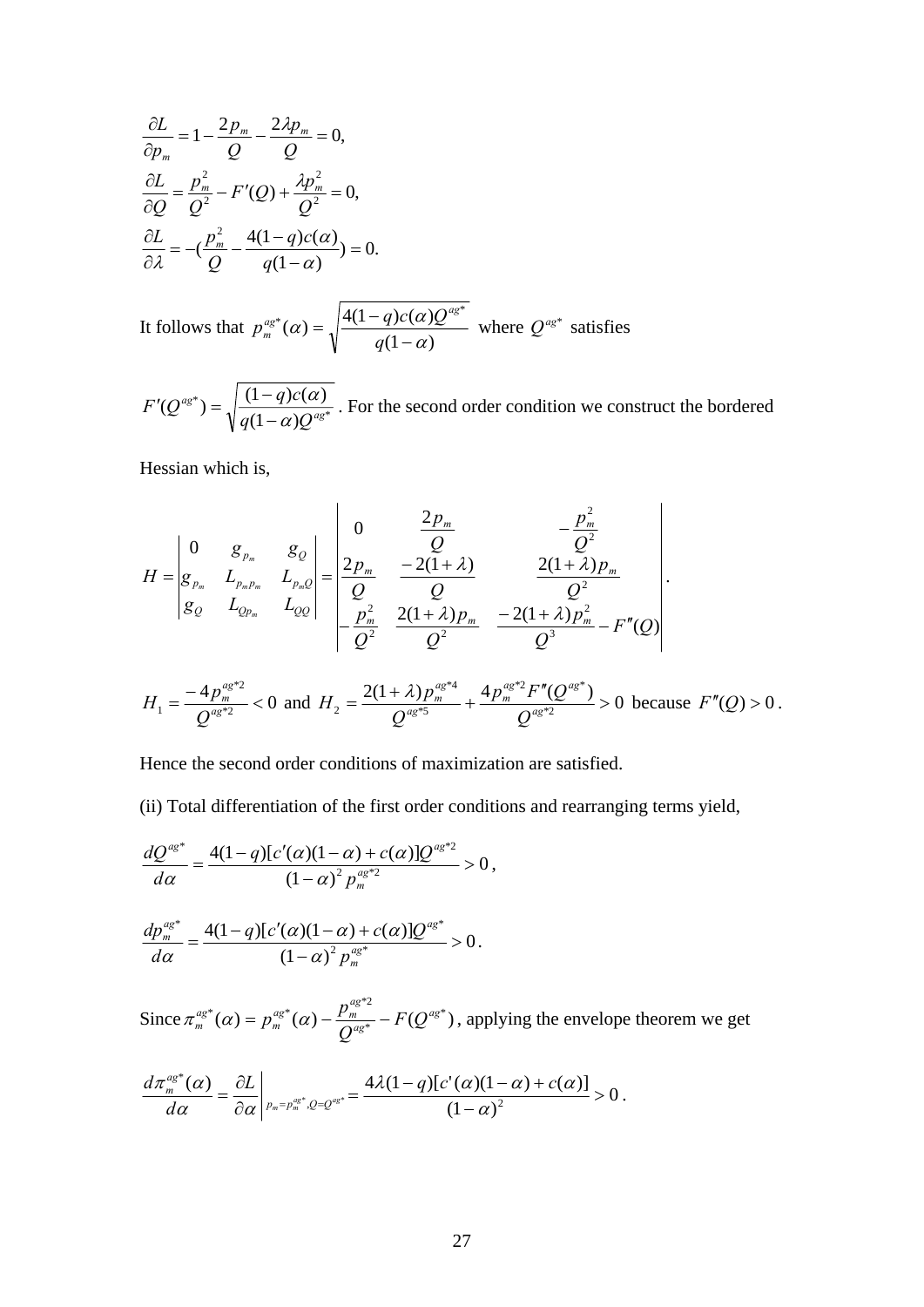(iii) Positivity of the Lagrangian multiplier  $\lambda > 0$  implies  $p_m^{ag*} < \frac{Q}{2}$  ${ag}^*$   $\mathcal{Q}^{ag*}$  $p_m^{ag*} < \frac{Q^{ag*}}{2}$ . Substituting

$$
p_m^{ag*}(\alpha) = \sqrt{\frac{4(1-q)c(\alpha)Q^{ag*}}{q(1-\alpha)}}
$$
 this inequality can be rewritten as  
\n
$$
\frac{1}{4} - \sqrt{\frac{(1-q)c(\alpha)}{q(1-\alpha)Q^{ag*}}} > 0.
$$
 Since  $F'(Q)$  is increasing in  $Q$  by assumption and  
\n
$$
F'(Q^*) - F'(Q^{ag*}) = \frac{1}{4} - \sqrt{\frac{(1-q)c(\alpha)}{q(1-\alpha)Q^{ag*}}} = \frac{q(1-\alpha)}{4(2-q-\alpha q)} > 0, \text{ hence } Q^{ag*}(\alpha) \le Q^*.
$$

Substituting  $\alpha = \alpha_{\text{max}}$  in the expressions for  $Q^{ag^*}$ ,  $p_m^{ag^*}$ , and  $\pi_m^{ag^*}$  we see that the monopoly outcome is restored.  $Q.E.D.$ 

**Proof of Proposition 3.** (i) From Proposition 1 we know that  $\pi_m^{ac*}(\alpha)$  and is

monotonically increasing in  $\alpha$ ,  $\alpha \in [0,1]$ . Further,  $\pi_m^{ac*}(\alpha = 0) > 0$  and

 $\pi_m^{ac*}(\alpha = 1) = \pi_m^*$ . From Proposition 2 we know that  $\pi_m^{ac*}(\alpha)$  is also monopolistically increasing in  $\alpha$ ,  $\alpha \in [0, \alpha_{max}]$ . Further,  $\pi_m^{ag*}(\alpha = 0) = 0$  and  $\pi_m^{ag*}(\alpha = \alpha_{max}) = \pi_m^*$  $\pi_m^{ag^*}(\alpha = \alpha_{\text{max}}) = \pi_m^*$ . Therefore,  $\pi_m^{ag*}(\alpha)$  is steeper than  $\pi_m^{ac*}(\alpha)$  in the range,  $0 \le \alpha \le \alpha_{max}$ , and the single-crossing property is satisfied in the range  $0 \le \alpha \le \alpha_{\text{max}}$ . Let  $\alpha_1$  be the monitoring rate at which the monopolist's equilibrium profits for the *ac-* and *agstrategies* are equal. The single-crossing property means that  $\pi_m^{ac*}(\alpha) \geq \pi_m^{ag*}(\alpha)$  $m_m^{ac*}(\alpha) \geq \pi_m^{ag*}(\alpha)$  for  $0 \le \alpha \le \alpha_1$  and  $\pi_m^{ag^*}(\alpha) \ge \pi_m^{ac^*}(\alpha)$  $\pi_m^{a g^*}(\alpha) \geq \pi_m^{a c^*}(\alpha)$  for  $\alpha_1 \leq \alpha \leq \alpha_{\text{max}}$ .

(ii) Substituting  $q - \overline{\alpha}q$  $p_m^{ac*}(\overline{\alpha}) = \frac{(1-q)Q^{ac}}{2}$  $m(\alpha)$  –  $2 - a - \overline{\alpha}$  $a^*(\overline{\alpha}) = \frac{(1-q)Q^{\alpha c^*}(\overline{\alpha})}{2-q-\overline{\alpha}q}$  into  $\pi_c^{\alpha c^*}(\alpha)$  we get

$$
\pi_c^{ac*}(\overline{\alpha}) = \frac{(1-\overline{\alpha})qp_m^{ac*2}}{4(1-q)Q^{ac*}} - c(\overline{\alpha}) = 0
$$
 which on rearrangement yields,

$$
\frac{(1-q)^2 Q^{ac^*}(\overline{\alpha})}{4(2-q-\overline{\alpha}q)^2} = \frac{(1-q)c(\overline{\alpha})Q^{ag^*}(\overline{\alpha})}{q(1-\overline{\alpha})Q^{ag^*}(\overline{\alpha})}.
$$
 Replacing terms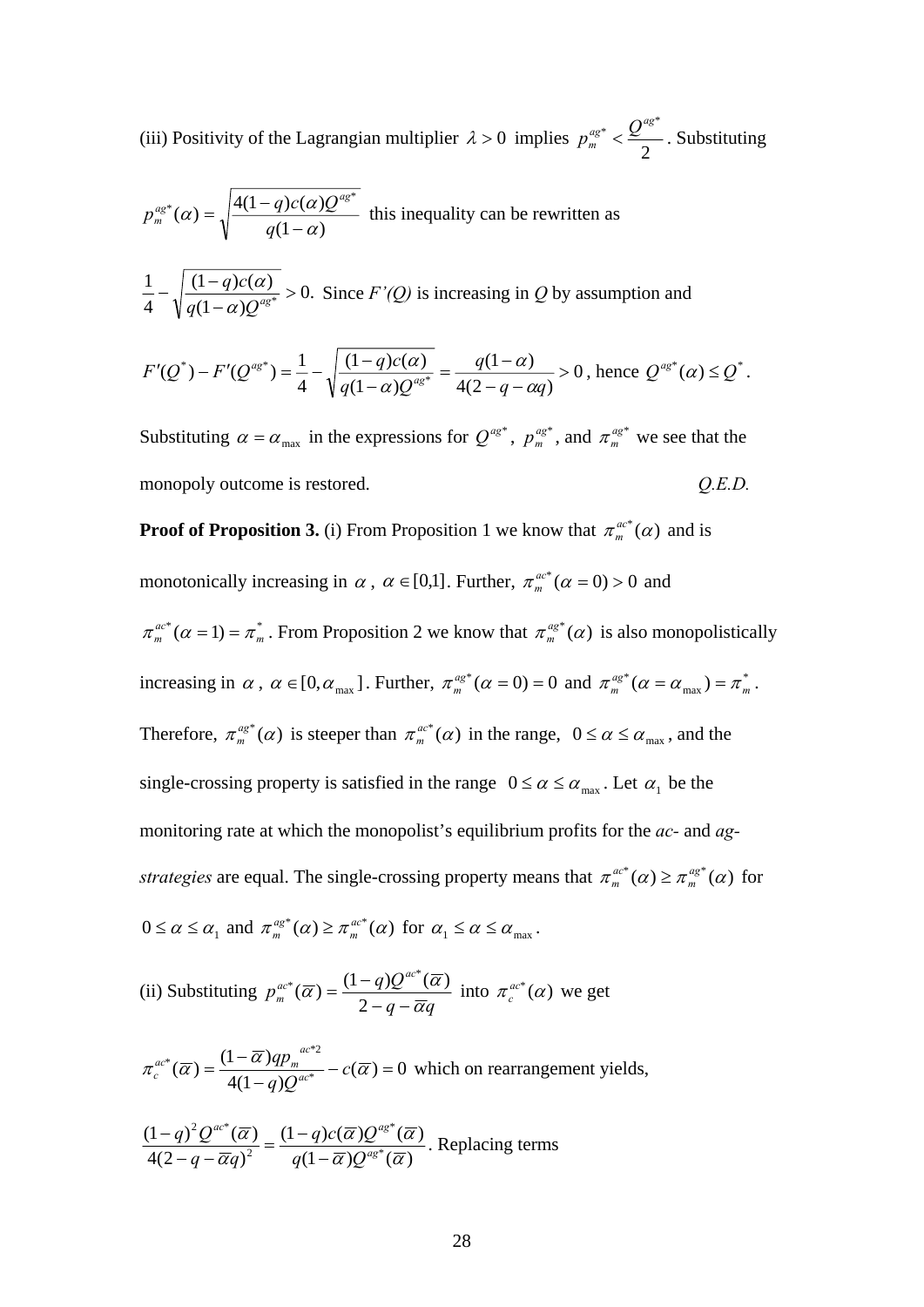with 
$$
F'(Q^{ac^*}(\overline{\alpha})) = \frac{1-q}{2(2-q-\overline{\alpha}q)}
$$
 and  $F'(Q^{ag^*}(\overline{\alpha})) = \sqrt{\frac{(1-q)c(\overline{\alpha})}{(1-\overline{\alpha})qQ^{ag^*}(\overline{\alpha})}}$  we have

 $F'(Q^{ac*}(\overline{\alpha}))^2 Q^{ac*}(\overline{\alpha}) = F'(Q^{ag*}(\overline{\alpha}))^2 Q^{ag*}(\overline{\alpha})$ . By continuity and monotonicity of *F*(*Q*) we know that  $Q^{ac^*}(\overline{\alpha}) = Q^{ag^*}(\overline{\alpha})$ . Similarly,  $p_m^{ac^*}(\overline{\alpha}) = p_m^{ag^*}(\overline{\alpha})$ . Let

 $\overline{Q} = Q^{ac^*}(\overline{\alpha}) = Q^{ag^*}(\overline{\alpha})$ . From Propositions 1 and 2 we know that

$$
\pi_m^{ac*}(\overline{\alpha}) = \frac{(1-q)Q}{2(2-q-\overline{\alpha}q)} - F(\overline{Q}) \text{ and}
$$
  

$$
\pi_m^{ag*}(\overline{\alpha}) = \sqrt{\frac{4(1-q)c(\overline{\alpha})\overline{Q}}{q(1-\overline{\alpha})}} - \frac{4(1-q)c(\overline{\alpha})}{q(1-\overline{\alpha})} - F(\overline{Q}).
$$
 Substituting

 $(1 - \overline{\alpha})$  $(1 - q) c(\overline{\alpha})$  $4(2 - q - \overline{\alpha}q)$  $(1 - q)$ 2 2 α α  $\frac{(1-q)^2 Q}{(1-q-q)^2} = \frac{(1-q)}{q(1-q)}$ *q q c*  $q - \overline{\alpha}q$  $q^2 Q$  =  $\frac{(1-q)c(\overline{\alpha})}{\overline{\alpha}}$  we can rewrite the equilibrium profit functions for the

*ag-strategy* as 
$$
\pi_m^{ag*}(\overline{\alpha}) = \frac{(1-q)\overline{Q}}{2-q-\overline{\alpha}q} - \frac{(1-q)^2\overline{Q}}{(2-q-\overline{\alpha}q)^2} - F(Q_{\overline{\alpha}})
$$
. Then

$$
\pi_m^{ag^*}(\overline{\alpha}) - \pi_m^{ac^*}(\overline{\alpha}) = \frac{(1-q)\overline{Q}}{2(2-q-\overline{\alpha}q)} - \frac{(1-q)^2\overline{Q}}{(2-q-\overline{\alpha}q)^2} = \frac{q(1-\overline{\alpha})(1-q)\overline{Q}}{2(2-q-\overline{\alpha}q)^2} > 0.
$$

Now  $\pi_m^{ag^*}(\alpha_1) = \pi_m^{ac^*}(\alpha_1)$  $\pi_m^{ag*}(\alpha_1) = \pi_m^{ac*}(\alpha_2)$  $\sigma_m^{a g^*}(\alpha_1) = \pi_m^{a c^*}(\alpha_1)$ . For  $\alpha_1 < \alpha \le \alpha_{\max}$ ,  $\pi_m^{a g^*}(\alpha) > \pi_m^{a c^*}(\alpha)$  $m_m^{a}(\alpha) > \pi_m^{a}(\alpha)$ . Therefore,  $\alpha_1 < \alpha$ .

Note that at,  $\alpha = \alpha_{\text{max}}$ , where  $\alpha_{\text{max}}$  satisfies  $\frac{C(\alpha_{\text{max}})}{1 - \alpha_{\text{max}}} = \frac{qg}{16(1-q)}$  $(\alpha_{\text{max}})$ 1  $(\alpha_{\text{max}})$   $_{-}$   $qQ^{ag^*}(\alpha_{\text{max}})$ max max *q*  $c(\alpha_{\text{max}})$  *q*Q<sup>*ag*</sup>  $\frac{(\alpha_{\text{max}})}{-\alpha_{\text{max}}} = \frac{qQ^{-\alpha}(\alpha)}{16(1-\alpha)}$  $\frac{\alpha_{\text{max}}}{\alpha_{\text{max}}} = \frac{qQ^{\text{log}}(\alpha_{\text{max}})}{16(1-q)}, 0 < q < 1$ , the

entry-deterring limit price and quality converge to the monopoly outcome, i.e.,

$$
\left(p_{m}^{as^*}(\alpha_{\max}), Q^{as^*}(\alpha_{\max})\right) = \left(\frac{Q^*}{2}, Q^*\right). \text{ Now } Q^{ac^*}(\overline{\alpha}) = Q^{as^*}(\overline{\alpha}) \text{ and}
$$

$$
F'(Q^{ag^*}(\alpha_{\max})) - F'(Q^{ag^*}(\overline{\alpha})) = \frac{1}{4} - \frac{1-q}{2(2-q-\overline{\alpha}q)} = \frac{q(1-\overline{\alpha})}{4(2-q-\overline{\alpha}q)} > 0, \text{ for } 0 < \overline{\alpha} < 1.
$$

Since  $F'(Q)$  is increasing in Q by assumption, hence  $Q^{ag^*}(\overline{\alpha}) \leq Q^{ag^*}(\alpha_{\max})$  which in turn implies  $\overline{\alpha} < \alpha_{\text{max}}$ .  $Q.E.D.$ 

**Proof of Proposition 4:** (i)  $SW_1^{ac'}(\alpha) =$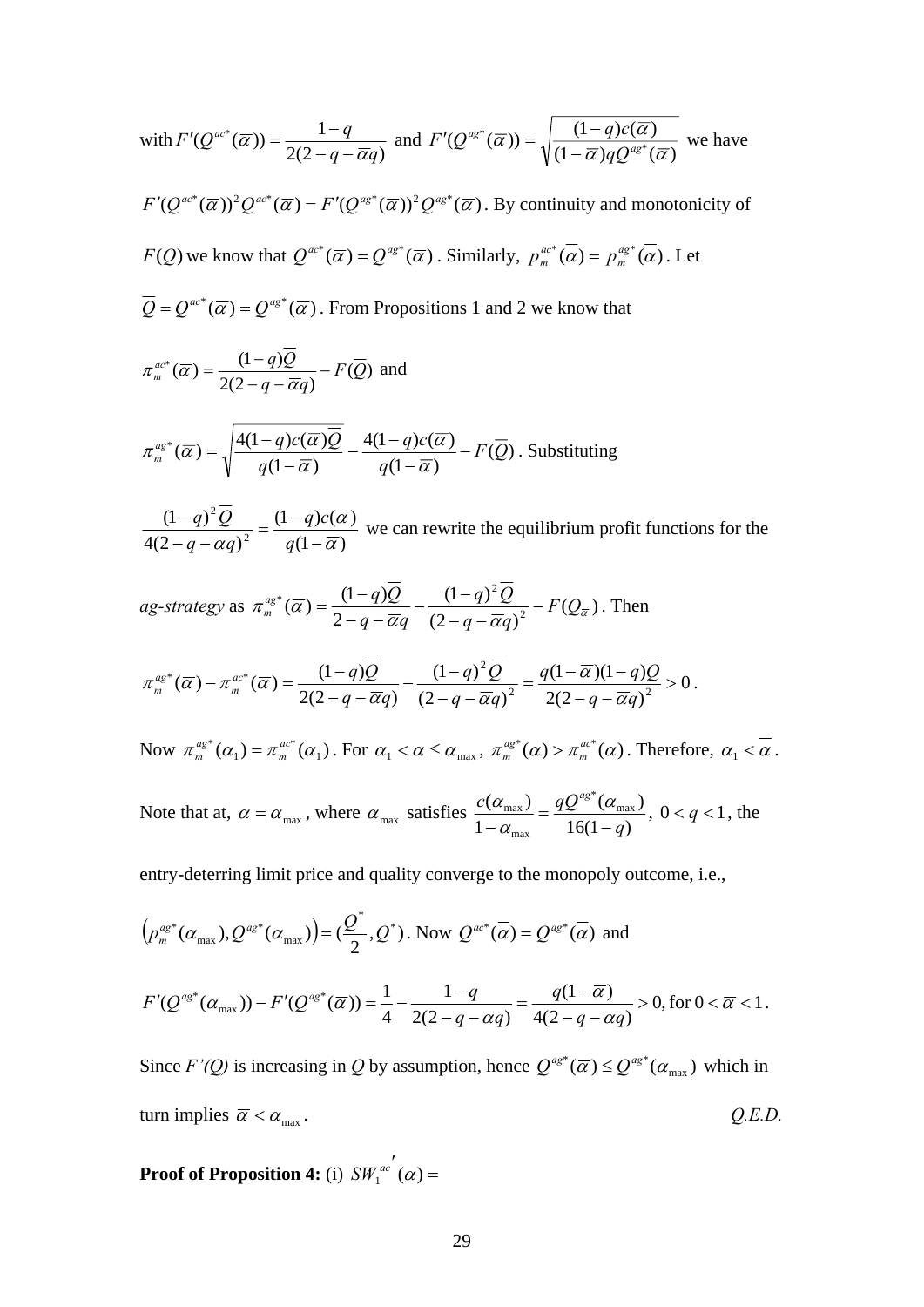$$
\frac{[q(1-q)(2-3q+\alpha q)]Q^{ac^{*}}(\alpha)}{8(2-q-\alpha q)^{3}} + \left[\frac{1}{2} - \frac{(1-q)(12-7q-5\alpha q)}{8(2-q-\alpha q)^{2}}\right] \frac{dQ^{ac^{*}}(\alpha)}{d\alpha} - c'(\alpha),
$$
  
\nfor  $0 \le \alpha < \alpha_{1}$ .  
\n
$$
SW_{1}^{ac'}(\alpha) = \frac{2(1-q)}{q} \cdot \frac{c'(\alpha)(1-\alpha)+c(\alpha)}{(1-\alpha)^{2}} + \left(\frac{1}{2} - F'(Q^{ag^{*}})\right) \frac{dQ^{ag^{*}}(\alpha)}{d\alpha} - c'(\alpha),
$$
  
\nfor  $\alpha_{1} \le \alpha < \alpha_{\text{max}}$ .  
\nNow  $SW_{1}^{ac'}(\alpha) = 0$  and  $SW_{1}^{ag'}(\alpha) = 0$ . Consequently,  $\alpha^{ac^{*}} \in [0, \alpha_{1})$  and  
\n $\alpha^{ag^{*}} \in [\alpha_{1}, \alpha_{\text{max}}]$ .  
\n $Q.E.D.$ 

**Proof of Proposition 5:**  $\frac{d\pi_m^{ags}}{dG} = \frac{1}{2} \sqrt{\frac{(1-q)\alpha Q^{ags}}{Gq(1-\alpha)}} - \frac{4\alpha(1-q)}{q(1-\alpha)}$  $(1 - \alpha)$  $(1 - q)$ 2 \* 1  $(1-q)\alpha Q^{ag*}$ α α α  $\pi$ <sup>o</sup> 1  $(1-q)\alpha$  $=\frac{1}{2}\sqrt{\frac{(1-q)\alpha Q^{a\textit{g}}^*}{Gq(1-\alpha)}}-\frac{4\alpha(1-q)}{q(1-\alpha)}$ *Gq*  $q)$  $\alpha$ <sup>Q</sup> *dG*  $\frac{d\pi_{\text{mg}}^{a\text{g}}}{dt} = \frac{1}{2} \sqrt{\frac{(1-q)\alpha Q^{a\text{g}}}{\sqrt{q}} - \frac{4\alpha(1-q)}{q}}$  Equating this to 0

yields 
$$
G_{\text{max}} = \frac{qQ^{ag^*}(1-\alpha)}{16\alpha(1-q)}
$$
. At  $G_{\text{max}} = \frac{qQ^{ag^*}(1-\alpha)}{16\alpha(1-q)}$ ,  $F'(Q^{ag^*}) = \sqrt{\frac{(1-q)\alpha G}{(1-\alpha)qQ^{ag^*}}} = \frac{1}{4}$ .

That is, at  $G_{\text{max}} = \frac{qQ}{16\alpha(1-q)}$  $^*(1 - \alpha)$  $\frac{max}{16\alpha(1-q)}$  $G_{\text{max}} = \frac{qQ^{ag}}{qQ^{ag}}$ −  $=\frac{qQ^{a\text{g*}}(1-\alpha)}{16\alpha(1-a)},\; F'(Q^{a\text{g*}})=F'(Q^*)=\frac{1}{4} \Rightarrow Q^{a\text{g*}}=Q^*$ 4  $F'(Q^{ag^*}) = F'(Q^*) = \frac{1}{q} \Rightarrow Q^{ag^*} = Q^*$ , therefore,

2  $p_m^{ag*} = p_m^* = \frac{Q^*}{2}$ . For any *G*,  $\alpha_{\text{max}}$  satisfies  $\frac{\alpha_{\text{max}} G}{1 - \alpha_{\text{max}}} = \frac{qQ^*}{16(1-q)}$ \* max max *q*  $\frac{\alpha_{\text{max}}G}{1-\alpha_{\text{max}}} = \frac{qQ^*}{16(1-q)}$ . We are interested in

finding the properties of the locus of  $\alpha_{\text{max}}$  and G such that the monopoly outcome is

restored, that is  $Q^{ag^*} = Q^*$ . Taking the total differential of  $\frac{\alpha_{\text{max}}G}{1 - \alpha_{\text{max}}} = \frac{qQ^*}{16(1-q)}$ max max *q*  $rac{\alpha_{\text{max}}G}{-\alpha_{\text{max}}} = \frac{qQ^*}{16(1-q)}$  with

respect to 
$$
\alpha_{\text{max}}
$$
 and G yields, 
$$
\frac{d\alpha_{\text{max}}}{dG} = -\frac{qQ^*(1-\alpha_{\text{max}})^2}{16G^2(1-q)} < 0.
$$
 Q.E.D.

#### **REFERENCES**

- Bae, S. H. and J. P. Choi, 2006, "A model of piracy," *Information Economics and Policy*, vol. 18, (3), 303-320.
- Banerjee, D. S., 2006a, "Lobbying and commercial software piracy," *European Journal of Political Economy*, 22, 139-155.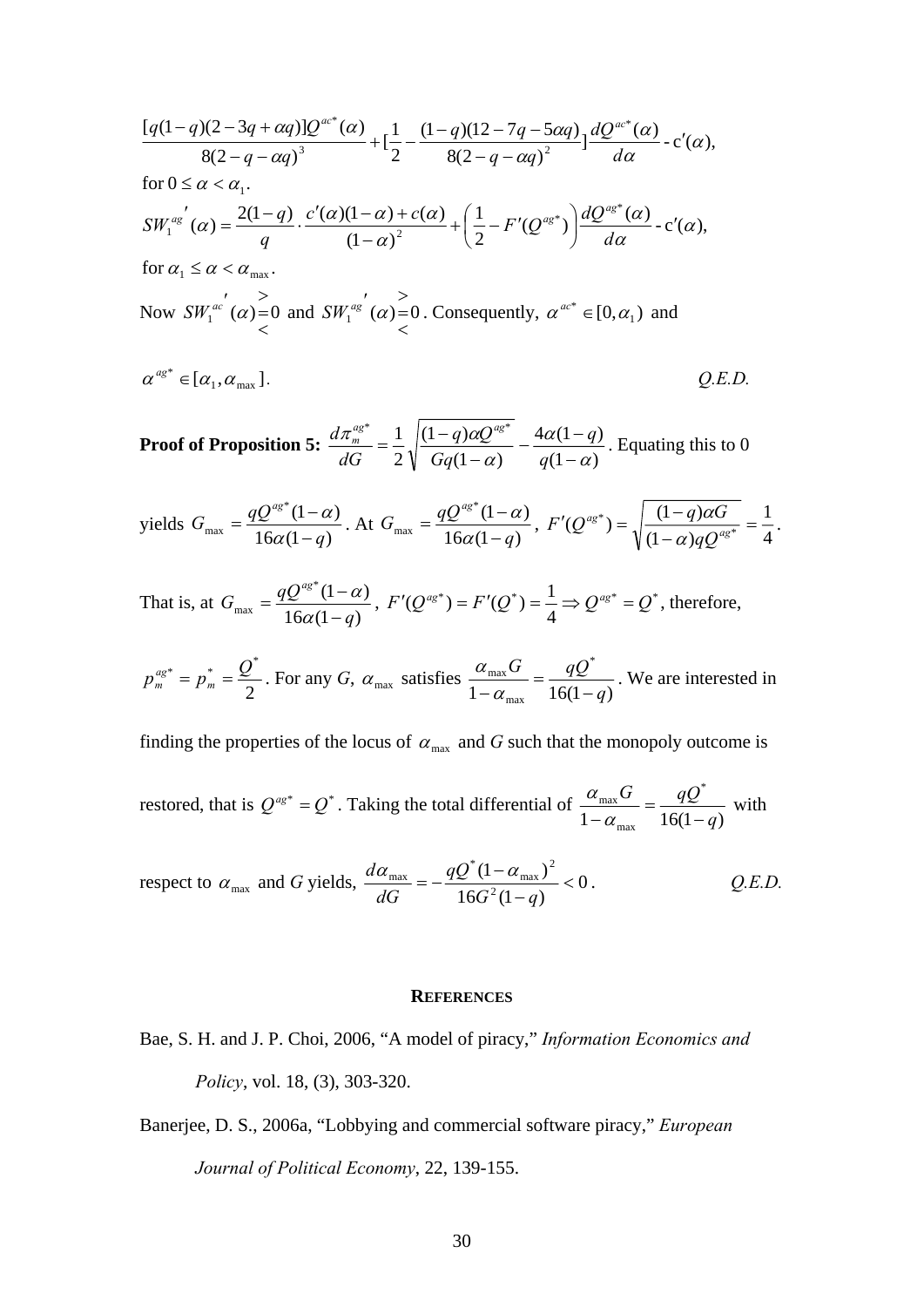- Banerjee, D. S., 2006b, "Enforcement sharing and commercial piracy," *Review of Economic Research on Copyright Issues*, vol. 3 (1), 83-97.
- Banerjee, D. S., 2003, "Software piracy: a strategic analysis and policy instruments," *International Journal of Industrial Organization*, 21, 97-127.
- Besen, S.M., and S.N. Kirby, 1989, "Private copying, appropriability, and optimal copying royalties," *Journal of Law and Economics*, 32; 255-280.
- BSA, 2005. Second Annual BSA and IDC Global Software Piracy Study.
- Chen, Y. and Png, I., 1999, "Software pricing and copyright: enforcement against end-users", SSRN working paper series.
- Cheng, H.K., Sims, R.R. and Teegen, H., 1997, "To purchase or pirate Software: an empirical study", *Journal of Management Information Systems*, Vol. 13, No. 4, Spring, 49-60.
- Conner, K.R. and Rumelt, R.P., 1991, "Software piracy: an analysis of protection strategies," *Management Science*, 37 (2), 125-137.
- Duchene, A. and Waelbroeck, P., 2007, "The legal and technological battle in the music industry: Information-push versus information-pull technologies," *International Review of Law & Economics*, forthcoming.
- Green, J. R. and Scotchmer, S., 1995, "On the division of profit in sequential innovation," 25, *RAND Journal of Economics*, 20-33.
- Harbaugh R. and Khemka, R., 2000, "Does copyright enforcement encourage piracy?" Working Paper, Claremont McKenna College.
- Landes, W. M., and R. A. Posner, 1989, "An economic analysis of copyright law," *Journal of Legal Studies*, 18 (2), 325-363.
- Nascimento, F., and Vanhonacker, W.R., (1988), "Optimal strategic pricing of reproducible consumer products", *Management Science*, 34 (8), 921-937.